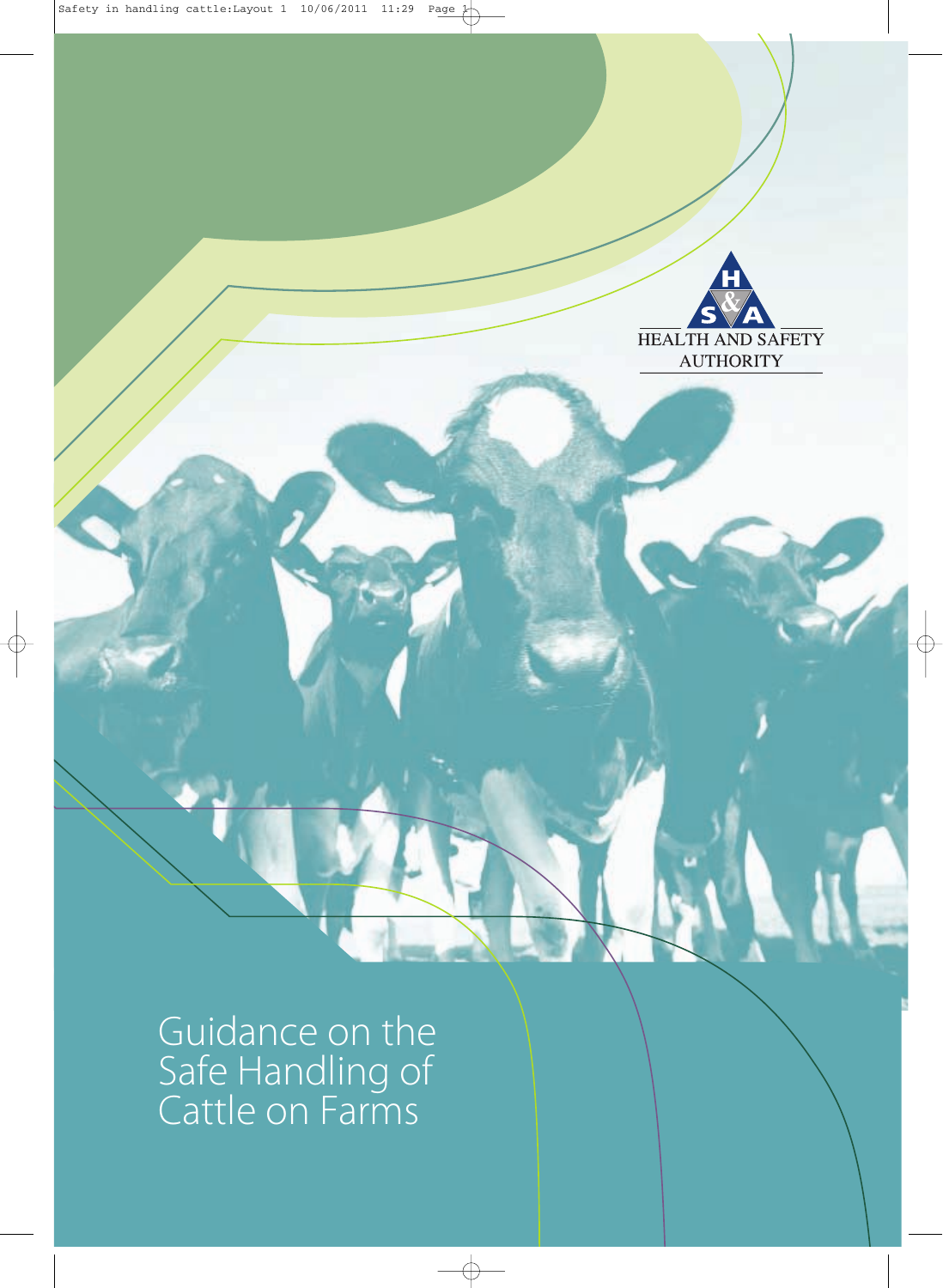Our vision: A national culture where all commit to safe and healthy workplaces and the safe and sustainable management of chemicals.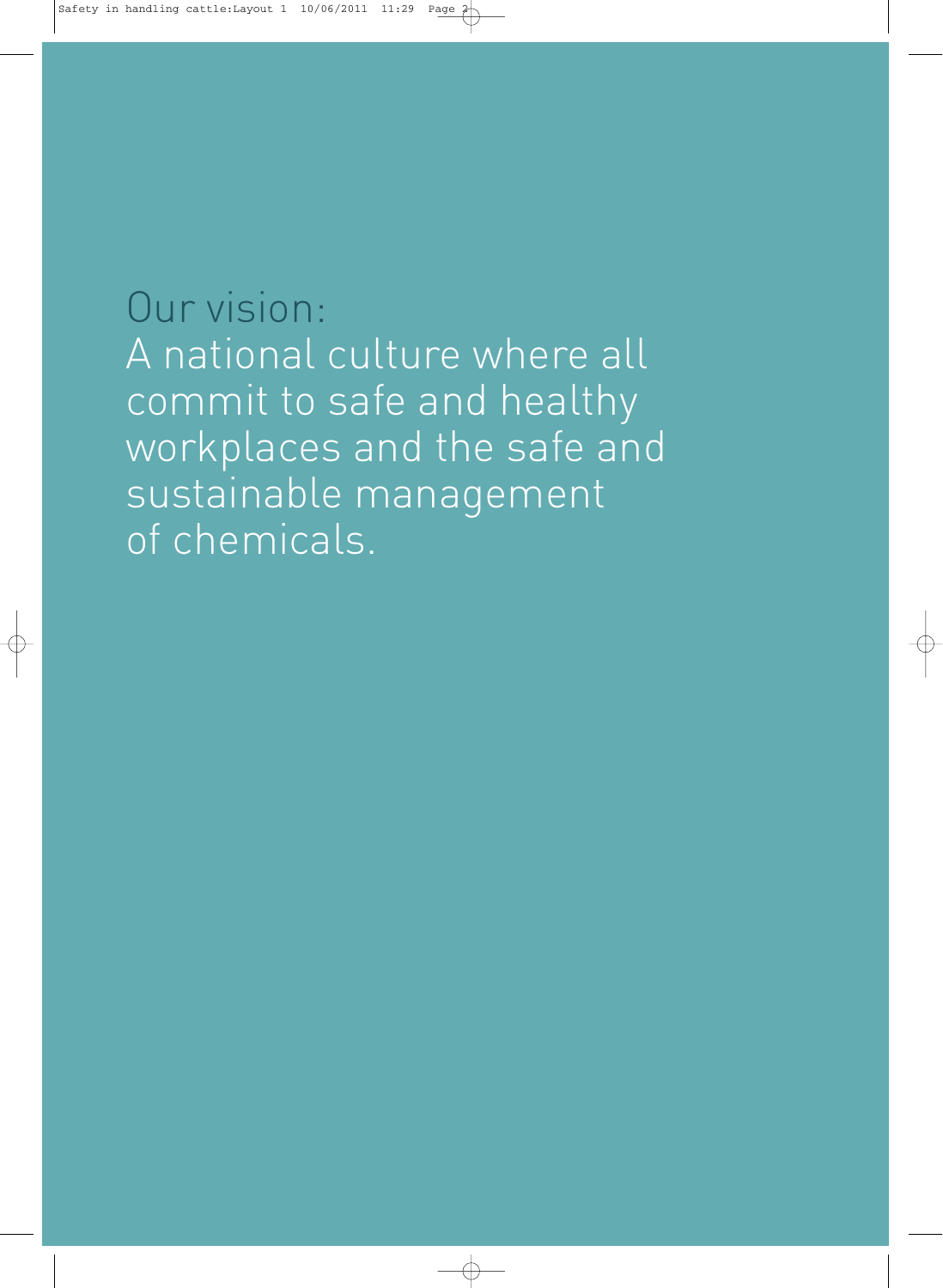# contents

| 1.0                                                                                                        |                                                                                                                                                       |  |  |
|------------------------------------------------------------------------------------------------------------|-------------------------------------------------------------------------------------------------------------------------------------------------------|--|--|
| 2.0<br>2.1<br>2.2                                                                                          |                                                                                                                                                       |  |  |
| 3.0<br>3.1<br>3.2<br>3.3<br>3.4<br>3.5<br>3.6<br>3.7<br>3.8<br>3.9<br>3.10<br>3.11                         | - Suitable Size, Layout and Structure of Yards                                                                                                        |  |  |
| 4.0<br>4.1<br>4.2<br>4.3<br>4.4<br>4.5<br>4.6<br>4.7<br>4.8<br>4.9                                         | - Recognising How Cattle Respond  14<br>- Horned Cattle are a Higher Risk  16                                                                         |  |  |
| 5.0<br>5.1<br>5.2<br>5.3<br>5.4<br>5.5<br>5.6<br>5.7<br>5.8<br>5.9<br>5.10<br>5.11<br>5.12<br>5.13<br>5.14 | - Training for Farmers in Safe Cattle Handling<br>- Children and Older Persons Handling Cattle  24<br>- Moving Cattle between Fields and Paddocks  26 |  |  |
| 6.0                                                                                                        |                                                                                                                                                       |  |  |
|                                                                                                            |                                                                                                                                                       |  |  |
| Appendix 2 Farm Animal Welfare Advisory Council 33                                                         |                                                                                                                                                       |  |  |
|                                                                                                            |                                                                                                                                                       |  |  |
|                                                                                                            |                                                                                                                                                       |  |  |

Published in 2011 by the Health and Safety Authority, The Metropolitan Building, James Joyce Street, Dublin 1. ©All rights reserved. No part of this publication may be reproduced, stored in a retrieval system, or transmitted in any form or by any means, electronic, mechanical, photocopying, recording or otherwise, without the prior permission of the Health and Safety Authority.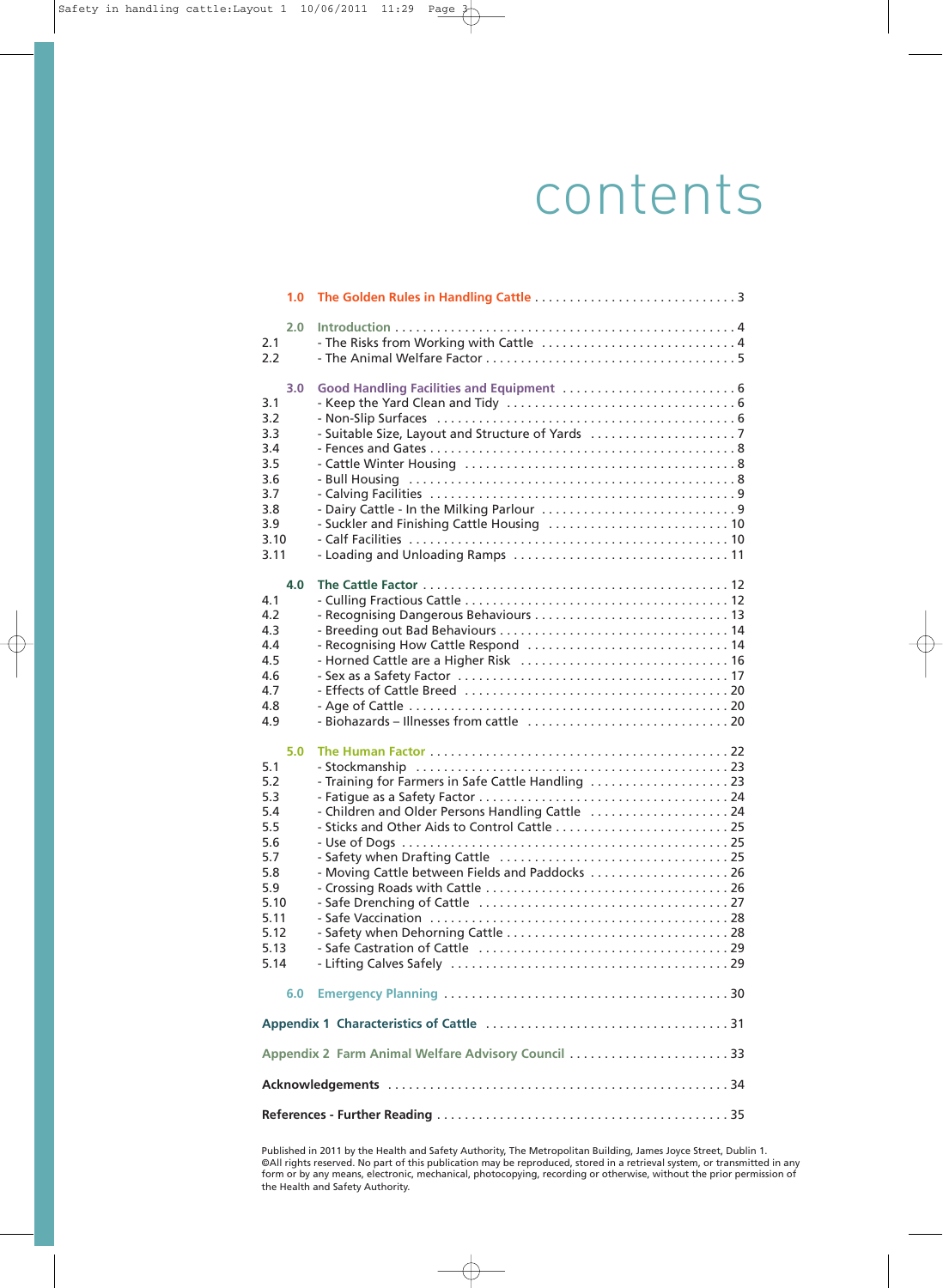# > Every year farmers and family members are killed or maimed by cattle

- > Every month hundreds on farms are injured by cattle
- > Every day there are countless 'near hits' in handling cattle

Dangerous situations involving cattle are almost entirely avoidable – you or a family member needn't become a 'statistic'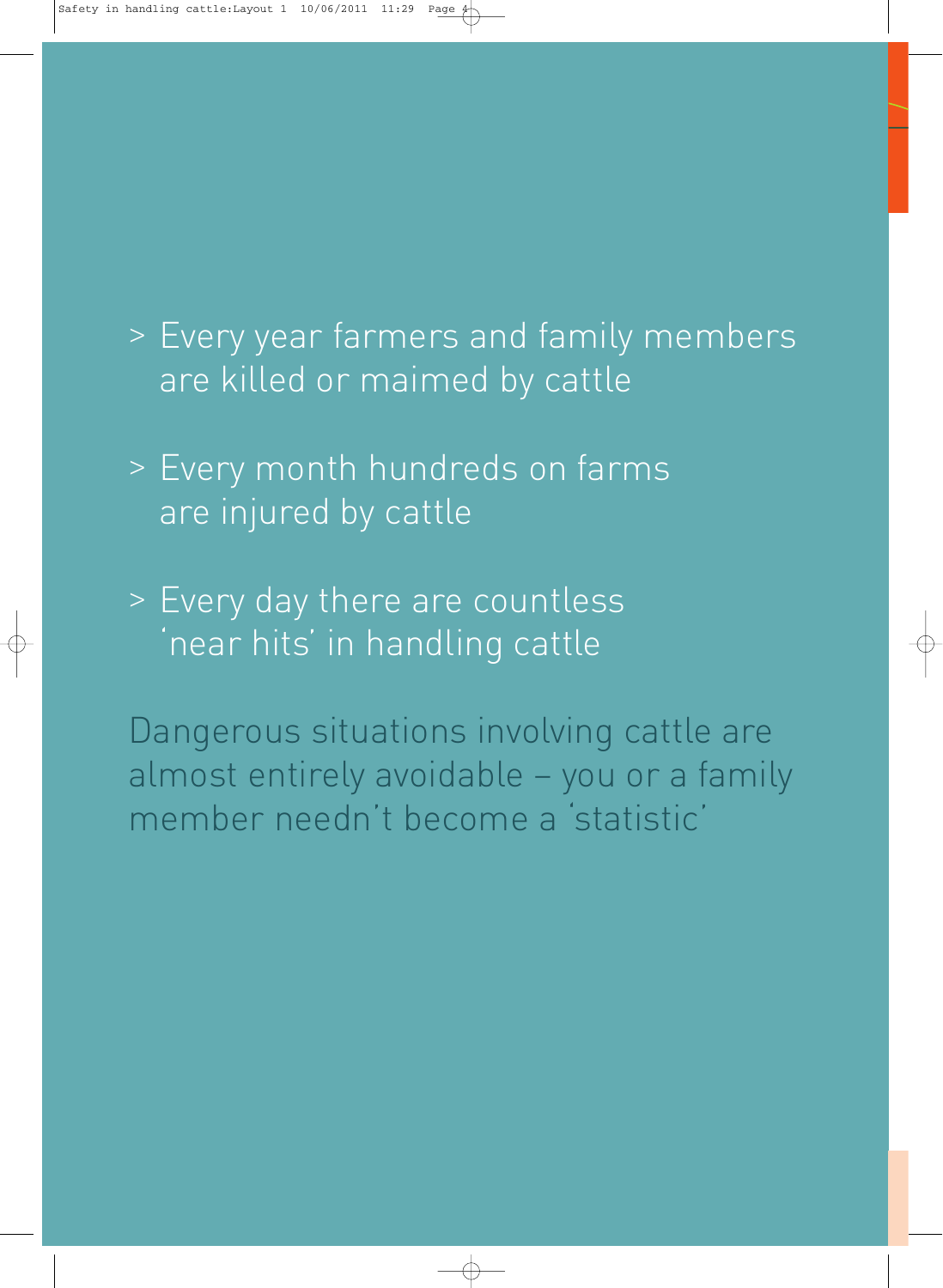

## **ALWAYS**

- $\checkmark$  Make sure handlers are competent and agile.
- $\checkmark$  Work out an escape route or refuge in advance of working with cattle.
- $\checkmark$  Know and understand the basics of cattle behaviour.
- $\checkmark$  Maximise the use of Artificial Insemination to minimise the number of bulls required.
- $\checkmark$  Use bulls that produce docile offspring.
- $\checkmark$  Be careful around cows with new born calves, they are more likely to attack.
- $\checkmark$  Remember that cows that are 'on-heat' are unpredictable.
- $\checkmark$  Try to keep cattle calm when handling them.
- $\checkmark$  Use a stick to assist in directing cattle.
- $\checkmark$  Disbud calves early to prevent horn growth.
- $\checkmark$  Watch for warning signs of animal aggressiveness, especially bulls and newly calved cows.
- $\checkmark$  Cull fractious and difficult cattle as soon as possible.
- $\checkmark$  Exercise caution administering veterinary treatments.
- $\checkmark$  Protect yourself against biohazards with proper personal hygiene.
- $\checkmark$  Wear suitable protective clothing and footwear.
- $\checkmark$  Use well designed facilities.
- $\checkmark$  Regularly check and maintain facilities such as the crush, gate latches and fences.
- $\checkmark$  Keep ground surfaces clean, as far as possible.

## **NEVER**

- $\times$  Put an inexperienced handler or a child at risk with cattle.
- $\times$  Handle cattle or get others to handle them if there is a lack of competence and confidence to do the work safely.
- Turn your back on a bull or trust a bull, no matter how docile he may appear.
- $\times$  Stress or arouse cattle unnecessarily.
- **x** Turn your back on a cow following calving.
- **x** Keep dangerous cattle.
- $\times$  Suddenly enter the animal's 'Blind Spot'.
- $x$  Rush into the animal's 'Flight Zone'.
- $\times$  Beat or shout at cattle unnecessarily they remember bad experiences.
- Move cattle on a public road at night.

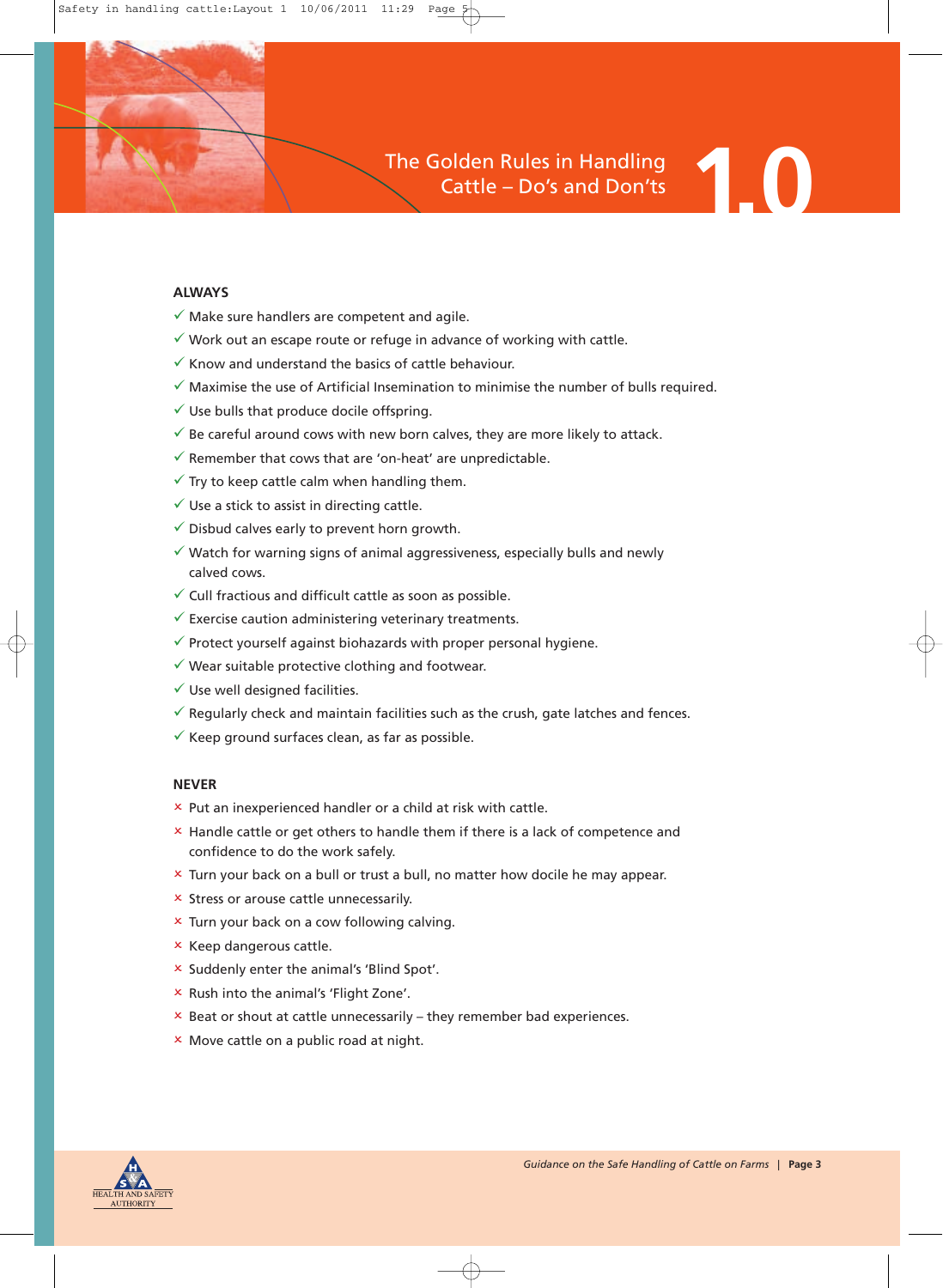



This Guidance Document has been prepared to provide general advice and guidance to all persons handling cattle on farms. The document was prepared in support of Goal 5 of the Farm Safety Partnership 'Action Plan 2009-2012' which is 'to achieve a reduction in the incidence of accidents involving livestock.'

# **2.1 The Risks from Working with Cattle**

Any work with cattle involves some level of risk. Injuries from animals are by far the biggest cause of farm accidents and most of these arise from cattle. The general causes of injuries from animals on farms are listed here: (Finnegan UCD PhD thesis) (Ref: 21)

| > Knocked over or attacked | 54%    |
|----------------------------|--------|
| > Kicked                   | 29%    |
| > Crushed                  | $11\%$ |

- <sup>&</sup>gt; Catching an animal 3%
- <sup>&</sup>gt; Fell from horse 3%

The effects can be severe with many cattle injuries causing fractures or internal injuries resulting in the farmer being unable to work for many months. The financial costs to the farmer of these injuries are very high.

The 2006 Teagasc National Farm Survey showed a marked increase in livestock related accidents with 65% of non-fatal injuries being caused by livestock, up from 27% in 2002. From 2000 to 2010 approximately 15% of all fatal farm accidents have involved livestock. Bulls and cows with newborn calves pose the greatest risk. Bull attacks account for approximately 54% of all the fatal accidents involving livestock. (Figure 1).



**Figure 1:** Livestock Fatal Accidents (2000-2010) (HSA 2010)

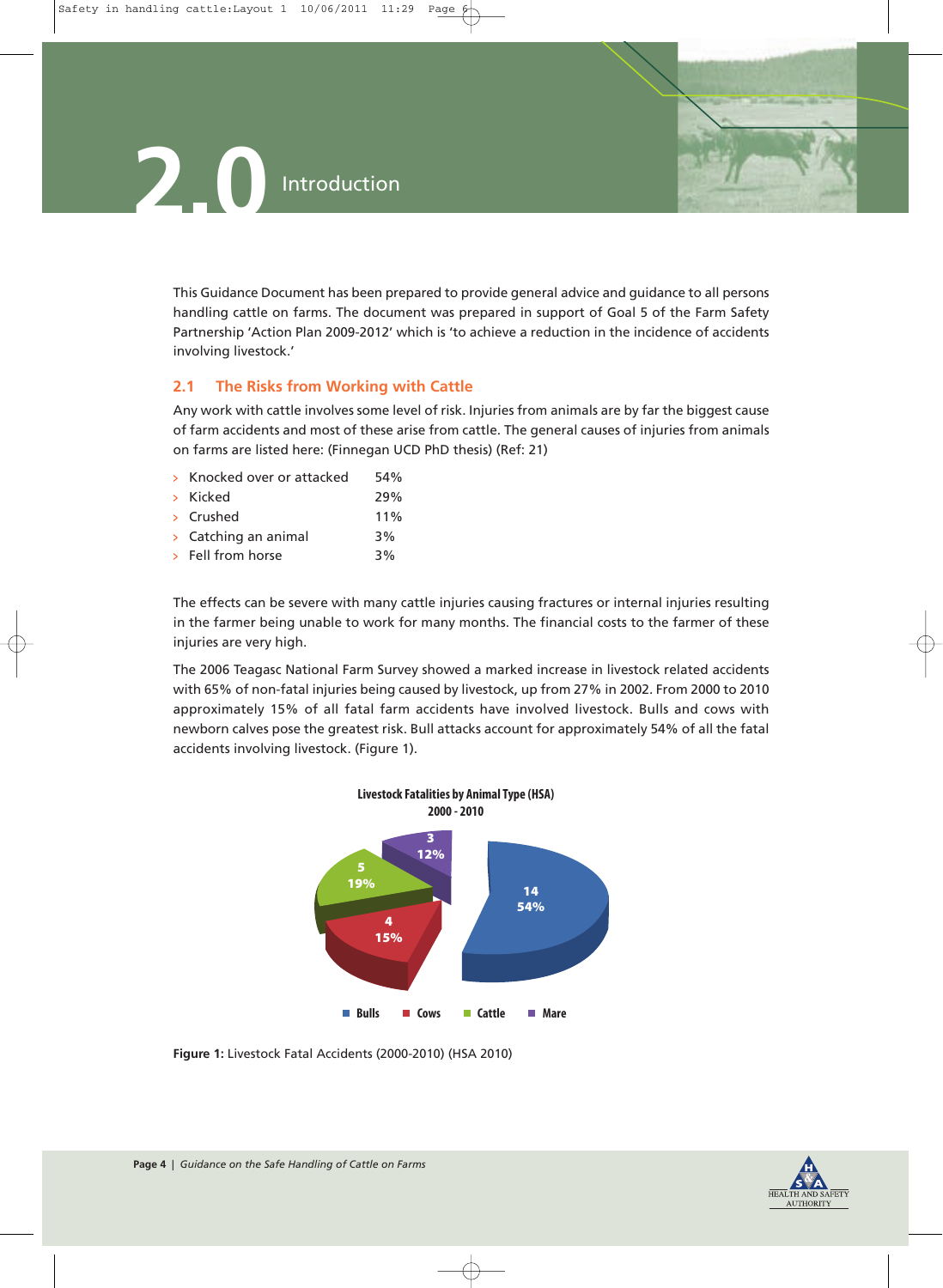In addition to fatal accidents, there are an unknown number of deaths from illnesses arising from cattle, in particular from infections such as leptospirosis, salmonella and E.coli strain 0157.

The risks of injury are **higher**:

- <sup>&</sup>gt; When cattle are not handled frequently.
- > When handling cattle with bad past experiences.
- > When cattle are handled by unfamiliar persons.
- > Where the handler lacks the necessary experience, agility or ability to assess the possible risks.
- <sup>&</sup>gt; When in unfamiliar surroundings.
- <sup>&</sup>gt; With some breeds.
- <sup>&</sup>gt; With bulls.
- <sup>&</sup>gt; With cows with newborn calves.
- <sup>&</sup>gt; With bad tempered or fractious cattle.
- > When cattle are alone, isolated and away from their herdmates.
- > When cattle are handled at close quarters, such as in a race or a crush.
- > When cattle are being loaded and unloaded for transport.

## **2.2 The Animal Welfare Factor**

The welfare rights of farm animals are very clearly enshrined in legislation and are administered by the Farm Animal Welfare Advisory Council (Appendix 2). Essentially this means that any wanton mistreatment of any farmed animal is an offence. For further animal welfare information see www.fawac.ie, www.agriculture.gov.ie and www.teagasc.ie.

The **welfare of animals** is normally expressed in the **five freedoms**.

- <sup>&</sup>gt; *Freedom from hunger, malnutrition and thirst* by ready access to fresh water and a diet to maintain full health and vigour.
- <sup>&</sup>gt; *Freedom from discomfort* by providing an appropriate environment including shelter and a comfortable resting area.
- <sup>&</sup>gt; *Freedom from pain, injury and disease* by the prevention or rapid diagnosis and treatment of disease and injury.
- <sup>&</sup>gt; *Freedom to express normal patterns of behaviour* by providing sufficient space, proper facilities and company of the animal's own kind.
- <sup>&</sup>gt; *Freedom from fear and distress* by ensuring conditions and treatment that avoid mental suffering.

While the "rights" of the animals must always be considered there is no situation where any person on a farm should be injured because of an Animal Welfare/Rights factor. Any handling system that reduces animal stress will be safer for the farmer. Rough or aggressive handling is not acceptable, nor will it help in creating a safe working environment.

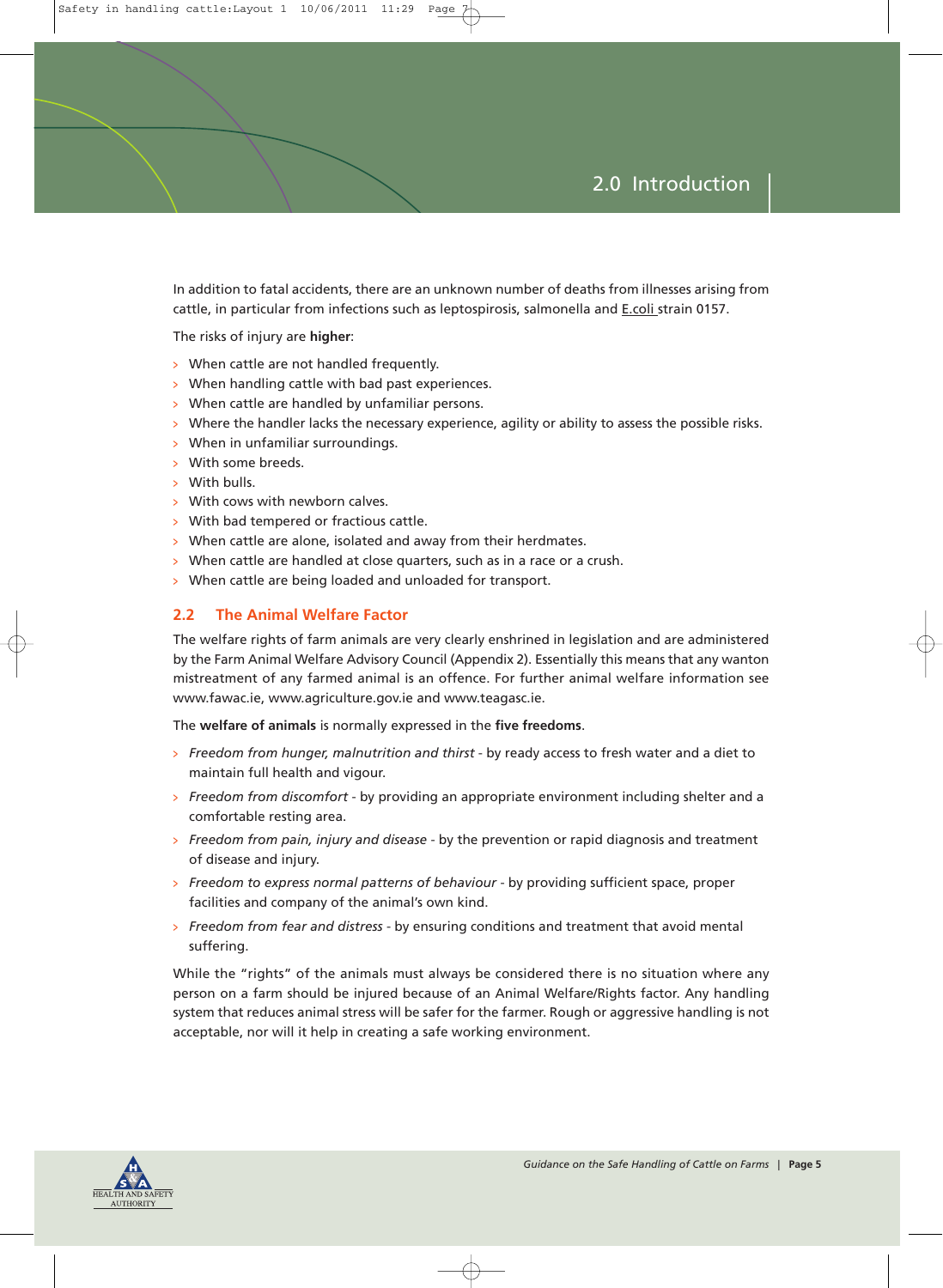Good Handling Facilities and Equipment

Well designed and maintained handling facilities are essential for the safe handling of cattle and prevention of injury to handlers. Facilities where cattle are handled must match the types and numbers of cattle present. Good cattle handling facilities provide for a high level of control and safe access for the various husbandry tasks. Many accidents involving cattle could be eliminated with better handling facilities.



# **3.1 Keep the Yard Clean and Tidy**

A lot of accidents on farms result from simple trips, slips and falls. It is essential that handling areas should be kept tidy and clean. Debris such as sticks, rocks, pieces of wire or plastic and old tyres should be cleared away before any work starts.

# **3.2 Non-Slip Surfaces**

**3.0**

Some muck is inevitable in the farm yard, especially in winter. Sheet ice can also be present and is very dangerous. These hazards lead to many slips and fall accidents. Concrete surfaces can be grooved to reduce the chance of slipping. Areas that are continually damp should be powerwashed at the beginning of winter to maximise grip and to remove any accumulated dirt. Ice can be dissolved by spreading salt grit.

Fill in or cover holes that could cause you to trip and fall. Design is also a factor as steep slopes are always more risky.



*Grooved concrete is less slippery*

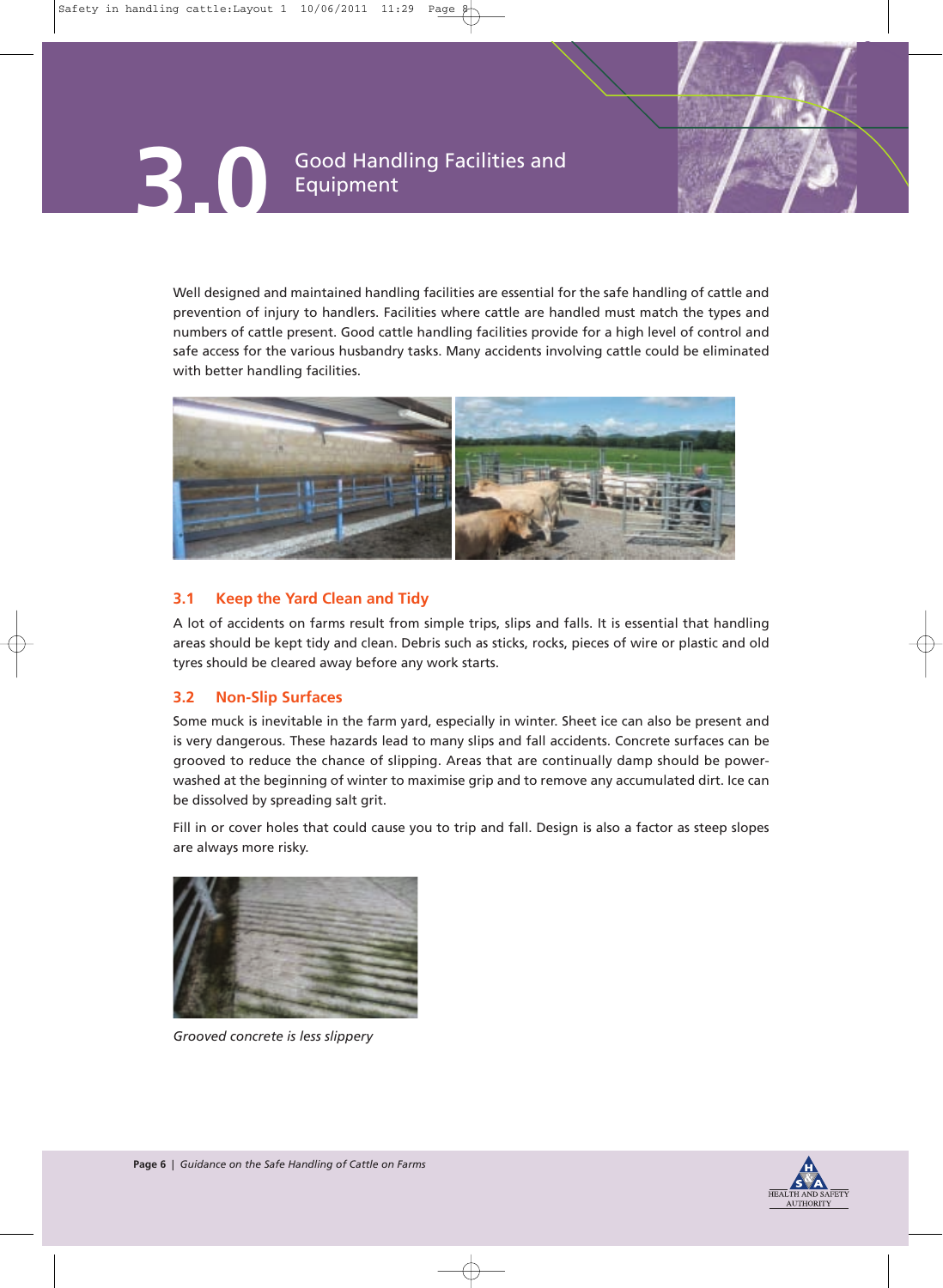# **3.3 Suitable Size, Layout and Structure of Yards**

Farmers must give strong consideration to the adequacy of their cattle handling facilities. Well designed and well maintained yards that take account of cattle characteristics and behaviour will greatly reduce the risk of accidents. The yard and equipment must be suitable for the type of cattle being handled. The essential components of good yards include the collecting pen, race, forcing pen, raised catwalk alongside the race, crush, skulling gate, dispersal pen, worker escape points, all with gates that swing and latch freely. The layout should always ensure there is always an 'escape' route for the handler, should that be required.



*The layout and design must be appropriate to your needs for safe handling of cattle*

The yard area must be larger by about 50% than the area occupied by the cattle. This gives adequate space for them to move when they are being sorted into groups.

Cattle have a strong herd instinct to 'follow the leader' and will stop moving if they lose sight of the leader. The cattle race should be of sufficient length to take account of this characteristic (see Ref: 1).

There are excellent detailed specifications for cattle handling facilities available on **www.agriculture.gov.ie** and from the Scottish Agricultural College publications TN564 and TN 565 **(www.sac.ac.uk)**.



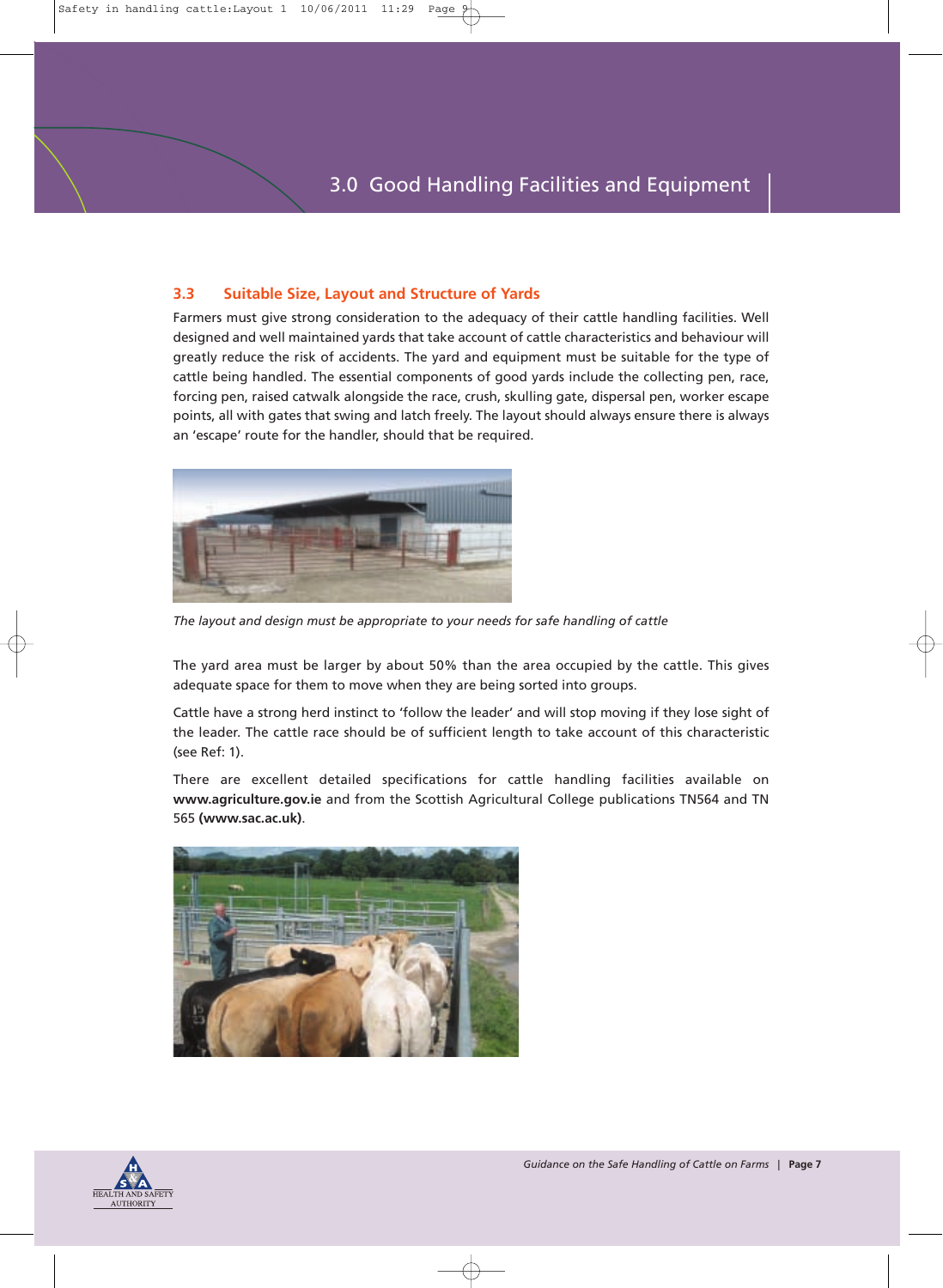# 3.0 Good Handling Facilities and Equipment

## **3.4 Fences and Gates**

The fences and gates on the farm must be able to contain the classes of cattle on the farm. In particular, all road boundaries must be stock proof and internal fences able to ensure that unplanned mixing does not occur. There are serious liability issues if your cattle get onto a road and a motorist is injured. Gates must be firmly latched and strong enough to resist the normal pressures from the cattle. Baling twine or rope is unacceptable for latching gates.

# **3.5 Cattle Winter Housing**

There must be enough space and shelter for the number, size and class of cattle being held. The animal welfare regulations specify the minimum area requirements see **www.fawac.ie**

Cattle of broadly similar age and size should be penned together where possible. This social group should be allowed to develop and reallocation of animals to other pens should be minimised. Sick or weak cattle should be segregated where necessary for their welfare.

The wintering shed(s) for cows must have easy access to a calving pen that is clear of other cattle. Lighting must be strong enough to allow good vision for the farmer, particularly of the ground hazards. The lights must be waterproof complying with IP67 and the switches to IP45 specifications (IP is the Index of Protection level specified by the ETCI).

## **3.6 Bull Housing**

A well designed bull pen is essential for the proper management of the bull(s) when he is away from the herd. The bull pen should be located so that the bull(s) can see other cattle and daily farm activity in the farmyard. The structure must be strong and high enough to stop them escaping. A well designed bull pen will allow the bull to be fed and watered from outside the pen.



Modern bull houses incorporate a feeding stand, loose house area, exercise area and service pen, all under the one roof and interlinked by gates. A drop gate operated remotely from outside the pen enables the stockman to isolate the bull inside the feeding stand so that he can work in the other areas free from danger. Detailed design specifications for bull facilities are available from the Department of Agriculture, Fisheries and Food. See S160 at **www.agriculture.gov.ie**

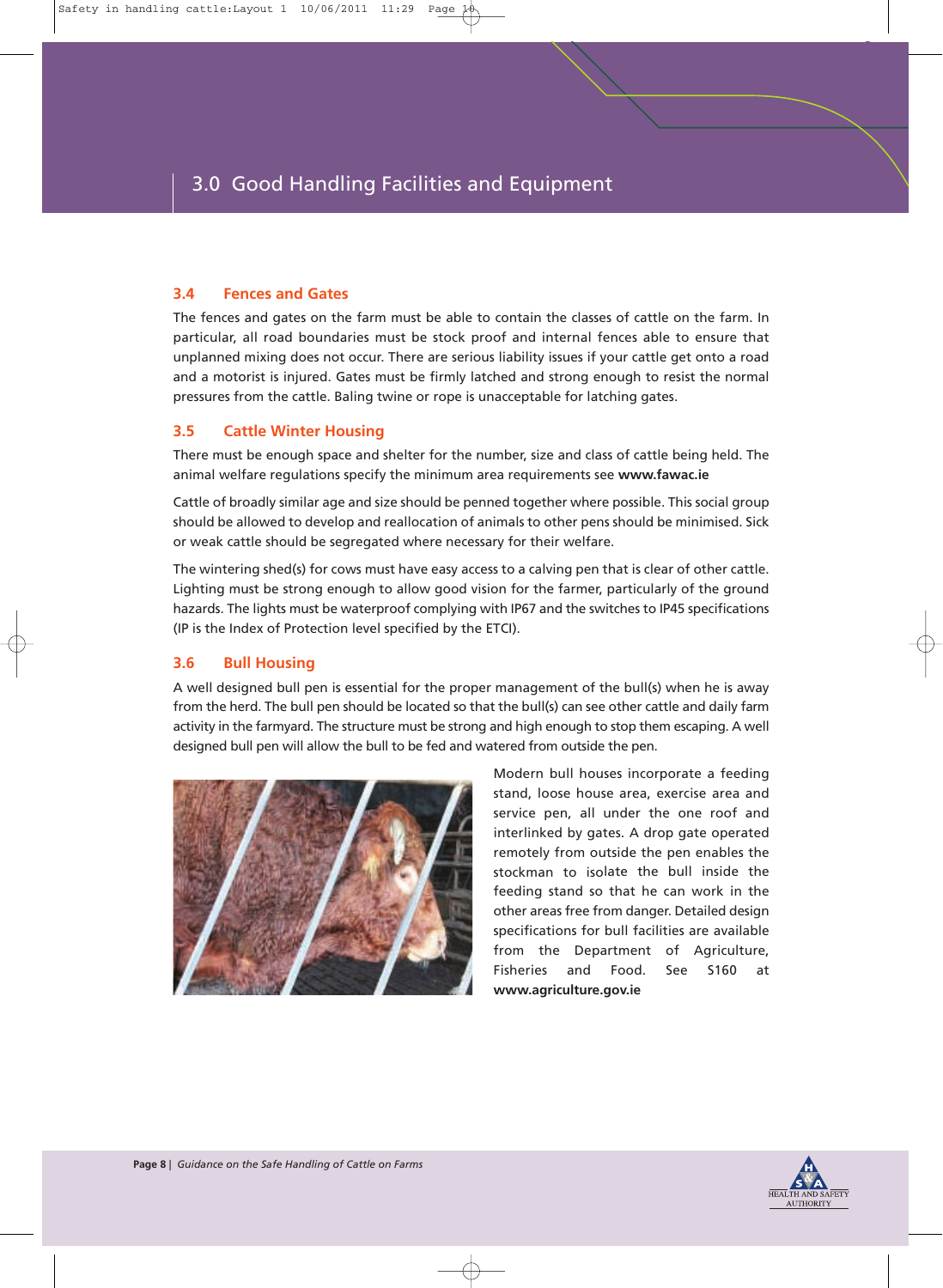# **3.7 Calving Facilities**

The calving area should provide adequate space, be tidy and well-bedded with clean dry straw, free of obstructions with good lighting. Well designed calving pens and gates minimise the direct physical contact between the cow/heifer and the farmer. The facility should provide the farmer



with access to both sides of the animal. Other desirable features would include areas to perform Caesarean sections and for the suckling of newborn calves.

Calving jacks if properly used can reduce the risk of back injuries. Mechanical lifting aids such as a pulley system in the calving pen can also prevent back injury. The floor must be free of tripping hazards such as twines, rocks or pieces of timber.

# **3.8 Dairy Cattle – In the Milking Parlour**

There is always close contact in the milking parlour between 'the milkers' and the cows.

While most farms have a herringbone type layout, many larger farms have adopted rotary parlours. Within the two basic designs are a wide range of designs and layouts. The design of the parlour and the yard must ensure that the cows can be milked safely and rapidly. It is most important that cows have adequate room in the milking parlour and that the Kick Rail is at the correct height to prevent the 'milker' getting kicked. A balance must be reached between 'milker' and cow comfort. A well designed layout with a comfortable milking position will reduce the risk of RSI (Repetitive Strain Injury) type injuries.

There are a number of important features (Stafford 2005).

*"The milking pit should be deep enough for the milker to place the clusters on the cows with a straight back. The cows should be positioned close to the edge of the pit to allow the milker to reach under the kick bar to the udder. The rump rail should be in line with the pit edge, which should have a lip to stop cows slipping into the pit.*

*The first bail should be large enough to allow a cow to stand comfortably on all four feet. The breast rail or feed trough must not be too high – it should be below the point of the shoulder so that large cows can lean over it and smaller cows will be pushed back in the bail to ease cluster placement. A zigzag breast rail or feed trough will show cows where to stand."*

Stray electrical current can be a problem in the milking parlour, causing the cows to become frightened and very nervous. This can cause cows that are otherwise very docile to kick out at the milker. Often this is caused by incorrectly earthed electric fence systems and can arise from a neighbour's farm some distance away. All milking parlours must be well earthed and if necessary checks made to measure any stray electrical current in the pipework or coming through the milking machines.

Further information at: **http://www.esb.ie/esbnetworks/downloads/esb\_networks\_farm\_safely\_booklet.pdf**

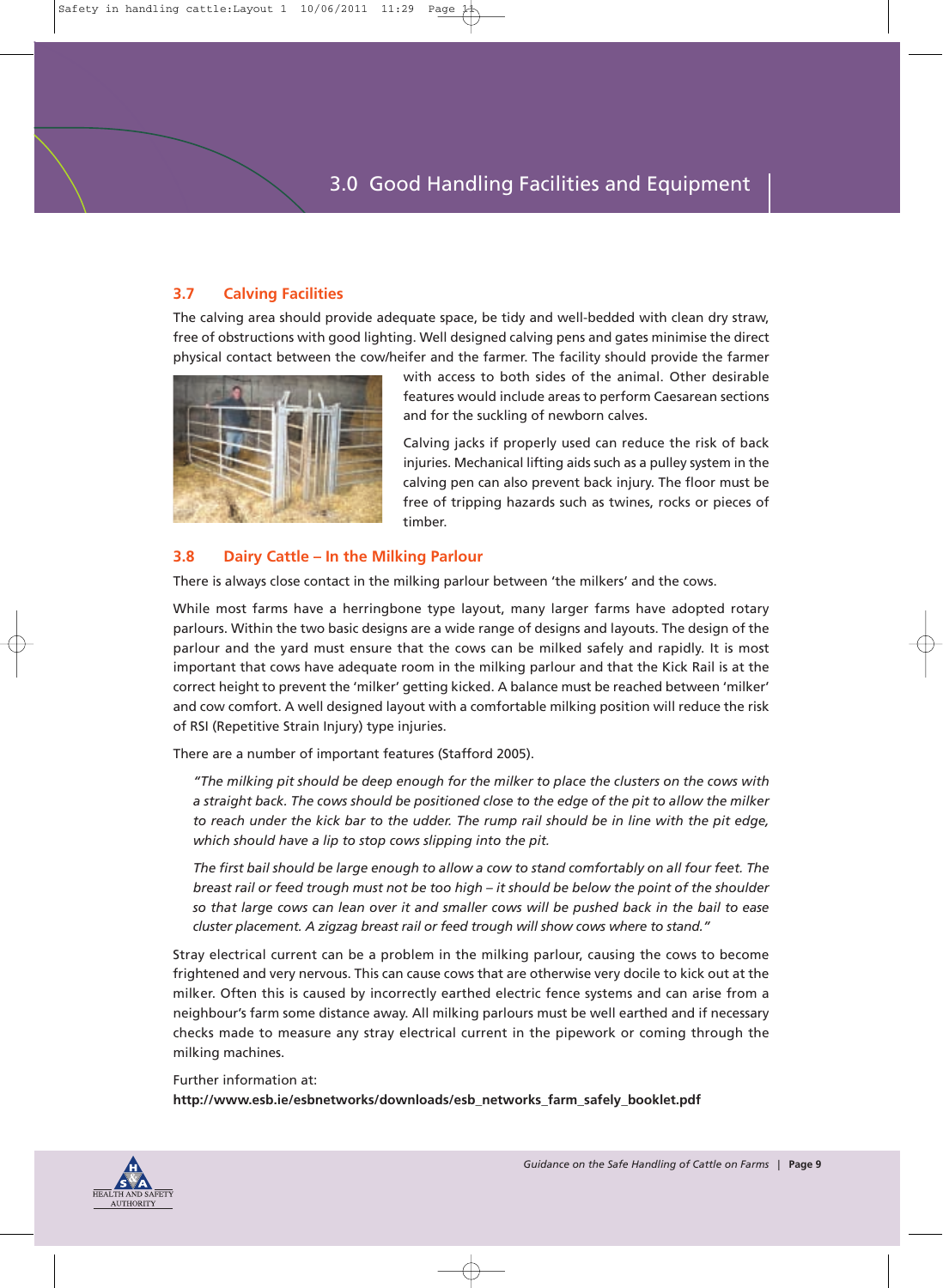# 3.0 Good Handling Facilities and Equipment

# **3.9 Suckler and Finishing Cattle Housing**

As a group, suckler and finishing cattle have less human contact than milking cows and hence are more likely to cause problems, especially with strangers. Often their major contact is with the tractor and feed trailer rather than directly with the farmer. This is especially the case on many part-time farms where the only real human contact may occur at the weekend. The quality of the housing facility to enable safe handling is no less important on small 'part-time' farms than on fullscale economic units.

The pens for housing suckler and finishing cattle during the winter period must provide:

- Adequate space. (specification at **www.agriculture.gov.ie**)
- Be well-bedded.
- Free of ground obstructions.
- Strong enough to contain the class of cattle.
- Have ready access to a race and crush for close work with the cattle.
- Have sufficient lighting especially where feeding is occurring at night.
- Be well ventilated for the cattle and to minimise persons breathing in the spores that cause "farmer's lung".

## **3.10 Calf Facilities**

With housed calves there is always a lot of manual work in feeding, cleaning the pens, drenching and vaccinating or if a calf needs to be lifted. The basic requirements for calf housing have been defined in law. These specifications, also provide a safe facility for work with calves. See S124:2009 at **www.agriculture.gov.ie**:

- Construction which can provide clean, dry, warm and draught-free accommodation without risk of injury to the health of animals and workers.
- Design which allows feeding, cleaning, disinfection and general hygiene.
- Design which allows a thorough inspection of calves and easy stock management.
- Adequate ventilation provided at all times.
- Air circulation, dust levels, temperature, relative humidity and gas concentrations must be kept within limits, which are not harmful to the animal.
- Adequate unobstructed floor space.
- Facilities for storing and handling wastes.
- Accommodation for the isolation of sick calves.
- Adequate natural and artificial lighting.

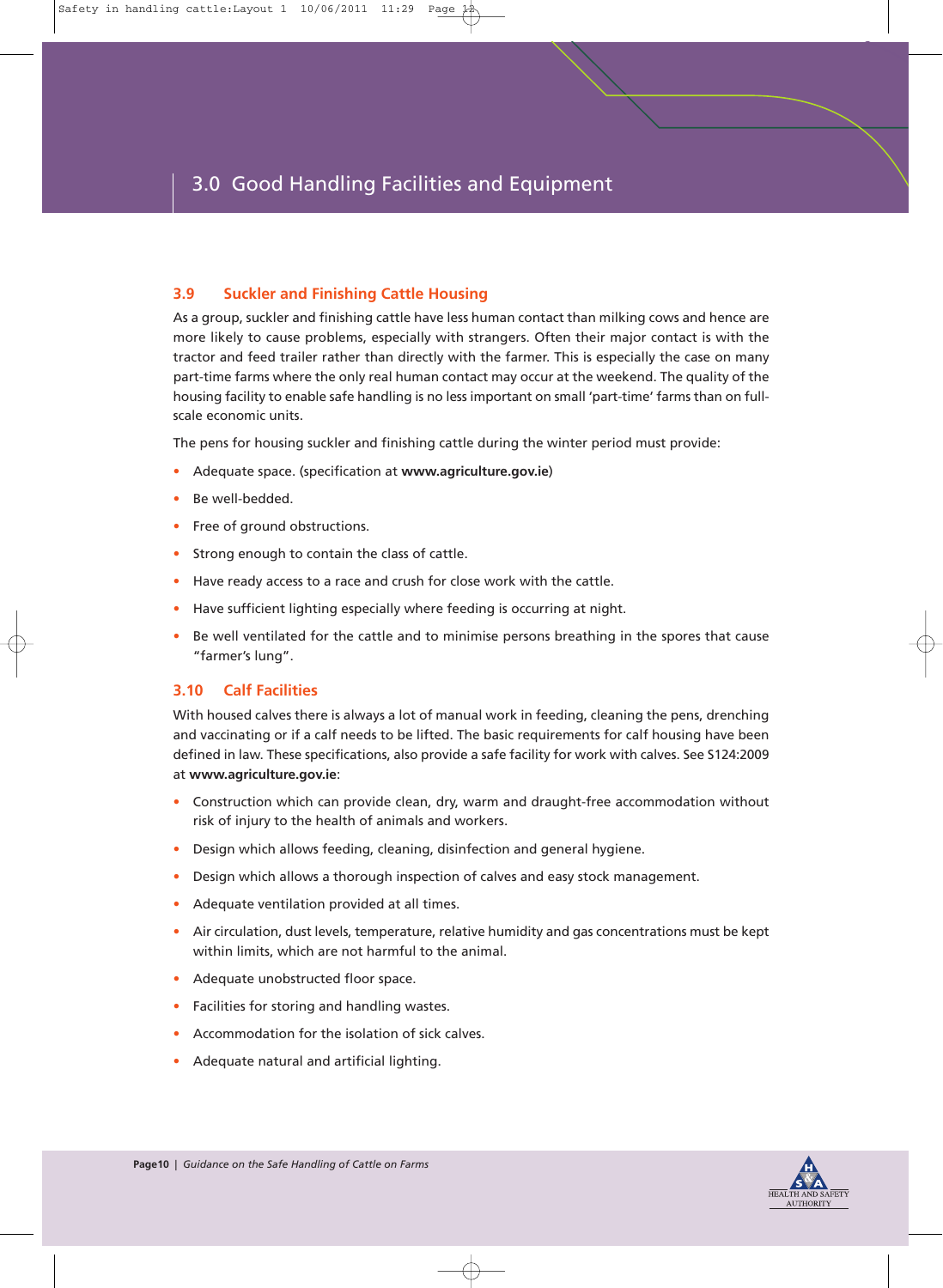- Adequate drinking water.
- Adequate drainage.

# **3.11 Loading and Unloading Ramps**

Many injuries arise from loading and unloading cattle. A suitable loading ramp is essential for safe loading of trailers or trucks. All ramps must have ramp gates in place; gates must be strong and secure and must operate freely and lock in securely when closed. Cattle escaping to the sides at this time can create a huge problem. The cattle generally will dislike being loaded onto a trailer and understandably some will resist. The stockman should be patient and calm and allow adequate



time for cattle to load.

When loading take care closing up the ramp gates, a lot of accidents occur when closing the gates as cattle can kick back or push back on top of the handler. Always stand to the side when lifting the ramp and seek assistance wherever possible so as to avoid back injury. A good facility that matches the trailer/truck is essential.

Any steps for the cattle must be less than 20cm high and the ramp

angle less than 15 degrees. Non-slip surfaces are important and in some instances straw or hay should be spread on the loading ramp. When the ramp is lowered to unload step well to the side in case a stampede occurs. If slow to unload let them come off in their own time. Don't rush them as they will always want to leave the trailer.



*Position the trailer to avoid gaps like this*



*It is a good idea to build a plinth to assist in loading cattle*

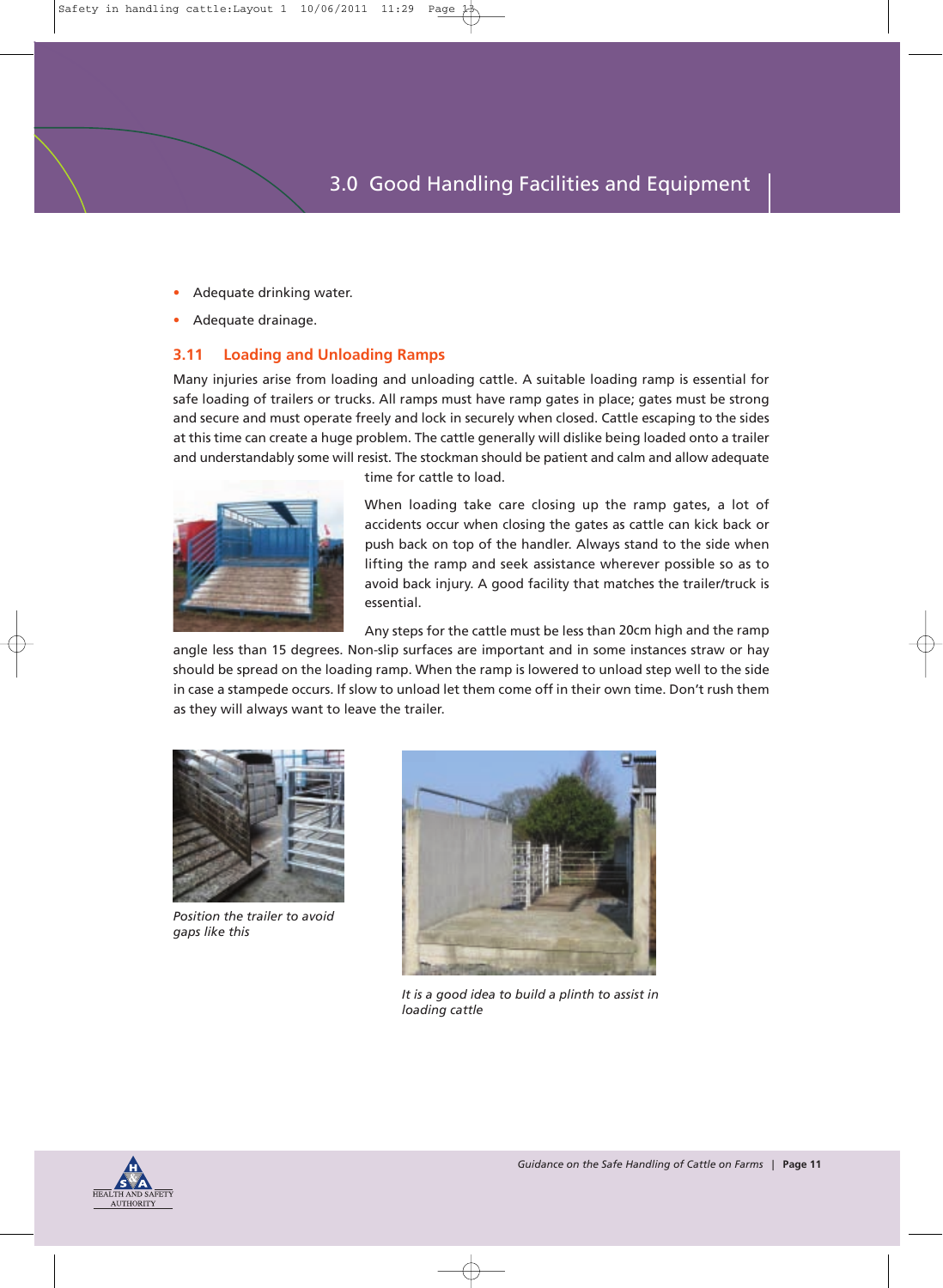

While all cattle have an 'unpredictability factor', there are many things that farmers can do to minimise this. Dangerous behaviours can arise from several factors:

- From a genetic basis.
- From their past experiences if you buy cattle that have been roughly handled in the past they can be more dangerous to you.
- Separation from their normal herd mates cattle are highly social within their group.
- From the current activity such as being cornered, isolated, confined in a crush or being milked for the first time.
- Hormonal cows 'on-heat' or after calving are generally unpredictable.
- From a bull that sees you as his competitor.



The 'arousal level' is essentially a measure of cattle activity (Ref: 4). It varies from sleep through to a relaxed state, to a display of fight or flight. Arousal is increased by noise, beating, sexual activity, barking dogs and unfamiliar places and people. Farmers and stockpersons must always be keenly aware of the cattle's state of arousal as this will influence the response by cattle to them.

# **4.1 Culling Fractious Cattle**

Cattle that are known to be fractious, dangerous or unpredictable pose a continuing risk. Cattle that have attacked once are more likely to do so again. Culling these cattle to the abattoir is always the safest course. Cattle known to be dangerous *should not be sold* through a mart or directly to other farmers.

A worrying trend seen in recent times is the use of sedating medication to quieten animals for a period of time to facilitate presentation at a mart or place of sale. This is a very dangerous practice and could potentially lead to injury or even death on another farm. It is advisable when purchasing livestock to identify the temperament of animals on purchase day and be happy in the intervening days that the behaviour does not change adversely. Sedating substances are detectable for a period of time after administration and if there is any suspicion it is advisable to seek the assistance

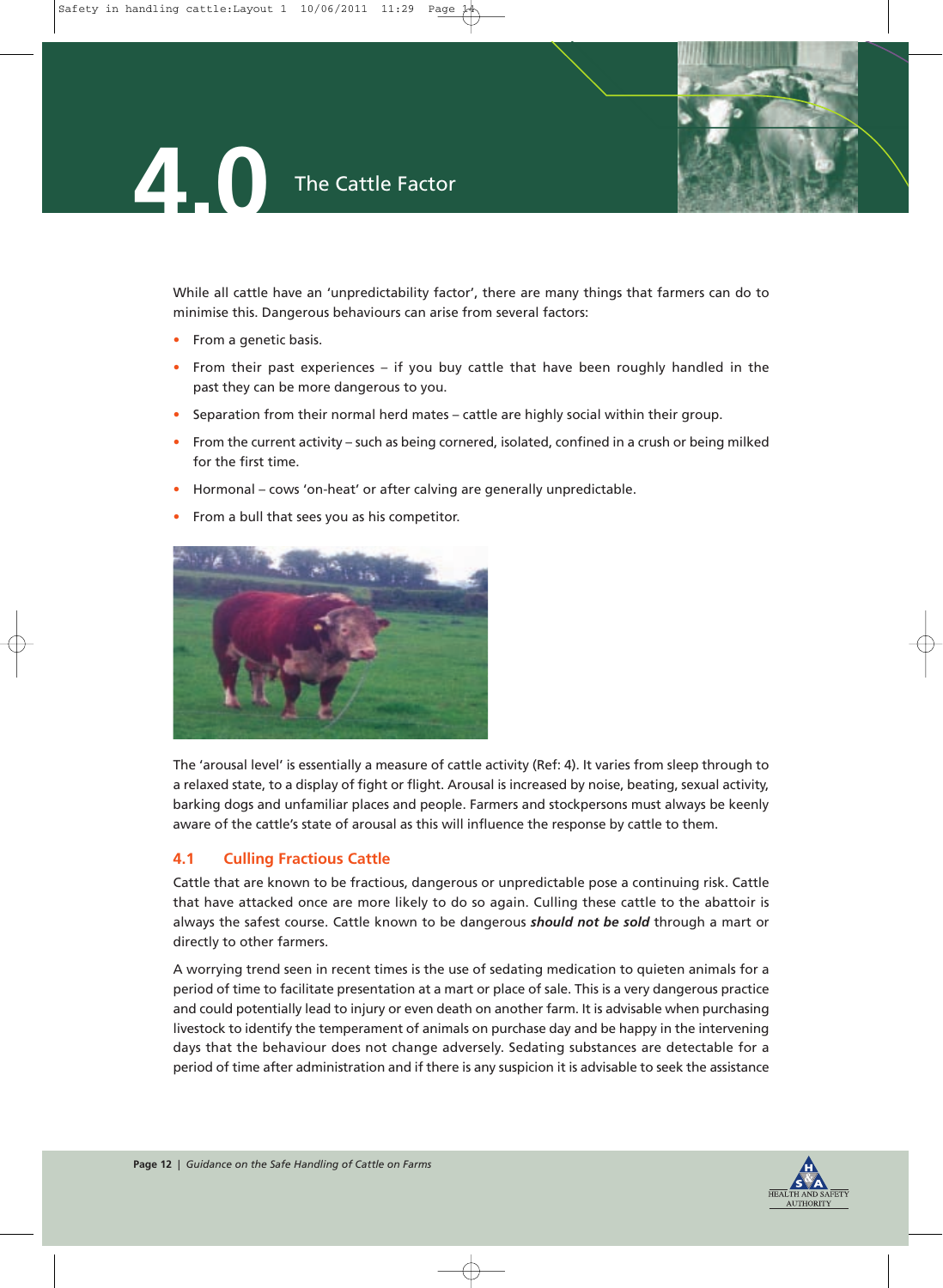of a veterinary surgeon. Returning the animals to the seller in such circumstances should be a priority.

# **4.2 Recognising Dangerous Behaviours**

The demeanour of cattle usually tells of their state of arousal. This can be in the form of the head and tail positions, pawing the ground with its legs, or bellowing. Seriously distressed cattle often bellow loudly – a sure sign to the farmer to be especially careful and to its herdmates that there is danger.

The diagrams below show typical head and tail positions<sup>1</sup>:



The **head position** tells just how contented they feel....or otherwise

- *1 Neutral position*
- *2 Slightly antagonistic position*
- *3 Highly antagonistic position*
- *4 Confident approach*
- *5 Submissive approach*
- *6 Alert before flight position*

The **tail position** also says much about their state of arousal:

- 1  $\rightarrow$  Grazing or walking
- $2 \rightarrow$  Cold, ill or frightened
- $3 \rightarrow$  Threatening, curiosity or sexual excitement
- $4 \rightarrow$  Galloping
- $5 \rightarrow$  Kicking or playing

**Figure 2** – Typical Head and Tail Positions

<sup>1</sup>*Albright and Arave, 1997, Mounaix et al.*



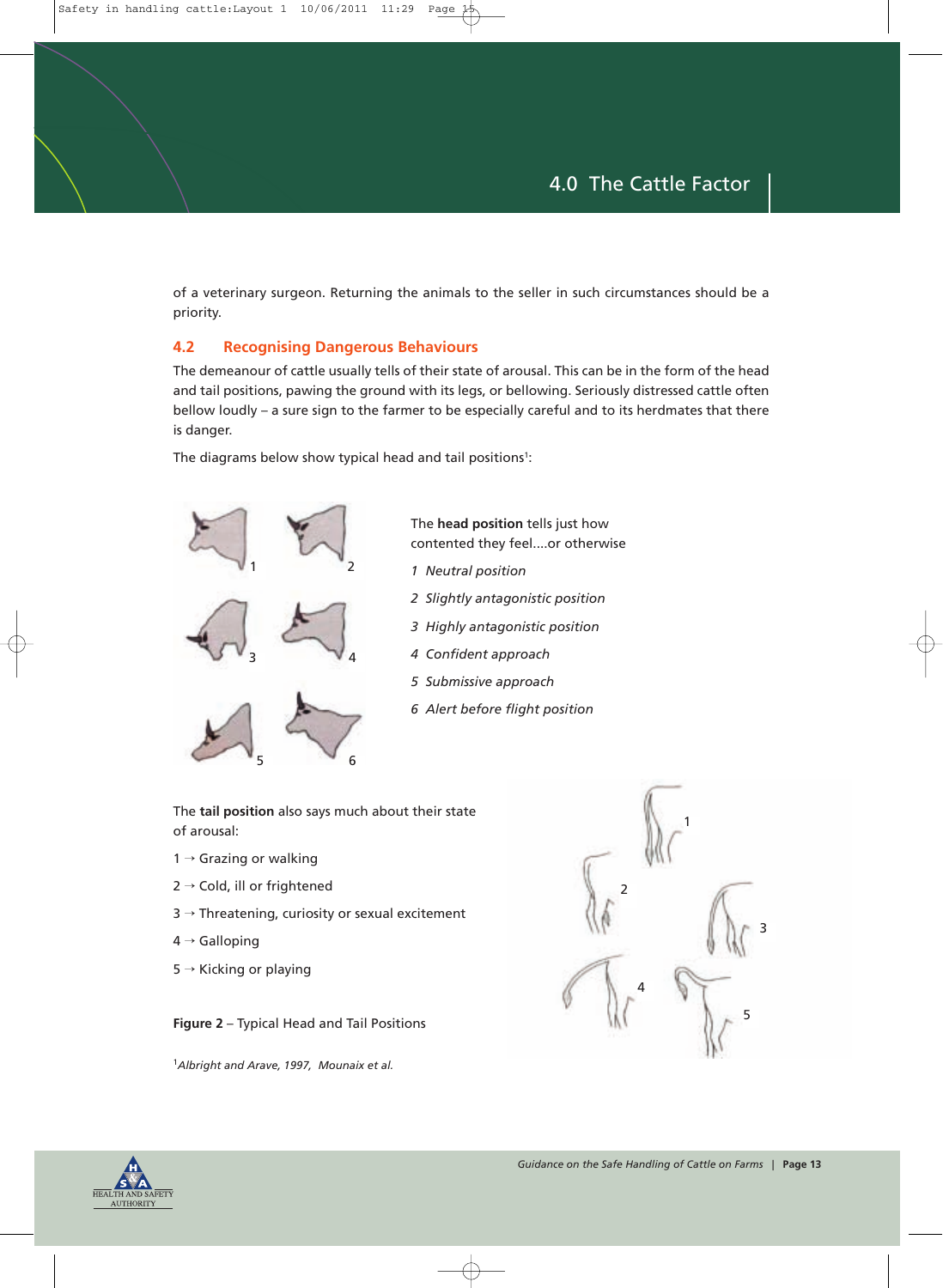## **Watch out for:**

- Head and Tail Positions
- Bellowing
- All Bulls
- All Cows with calves at foot
- All highly aroused or aggressive cattle
- Horned cattle

# **4.3 Breeding out Bad Behaviours**

Fractious behaviour can have a strong heritable component. Thus this can be passed from one generation to the next. Not breeding from a dangerous bull or not saving the offspring of temperamental or dangerous cattle as herd replacements will improve the safety of the herd. Progress in improving temperament through breeding can be relatively fast. This can be applied to a whole breed or to individual farms.

For those breeding livestock it is recommended good practice to have a breed improvement strategy in place. Having a breed improvement plan will facilitate the identification of the more suitable animals for further breeding and the culling of those less desirable. Docility evaluation should be the top priority when deciding whether an animal is suitable to retain in the herd or not. With docility being highly heritable, positive gain can be made in a relatively short space of time when breeding for docility.

Following a procedure of selecting the more suitable cows to retain in the herd, use a bull with an appropriate docility that will ensure docility improvements. With an invaluable animal recording programme in place in this country comprehensive data on docility is now available. It is recommended to consult the Irish Cattle Breeding Federation (ICBF), the respective pedigree breed societies or a Farm advisor for expert opinion on breeding for docility.

# **4.4 Recognising How Cattle Respond**

Anyone working with cattle should understand the principles of animal's response to movement. Further information is available at Dr. Temple Grandin's website, **(http://www.grandin.com/behaviour/principles/flight.zone.html).** (Ref: 3)

The ''Flight zone' **(Figure 3)** refers to how close you can get to an animal before it moves away (takes flight). This is essentially their own safety zone and its size is determined mainly by its genetics, and the amount and quality of contact/experience with people. Its size varies depending on the animal's degree of wildness or tameness.

For example, a dairy cow that has regular contact with people will have a very small 'flight zone' (less than 1m) while many suckler cows will have much larger 'flight zones' (6m or greater) i.e. they will move (take flight) once the stockman goes within 6 m of them.

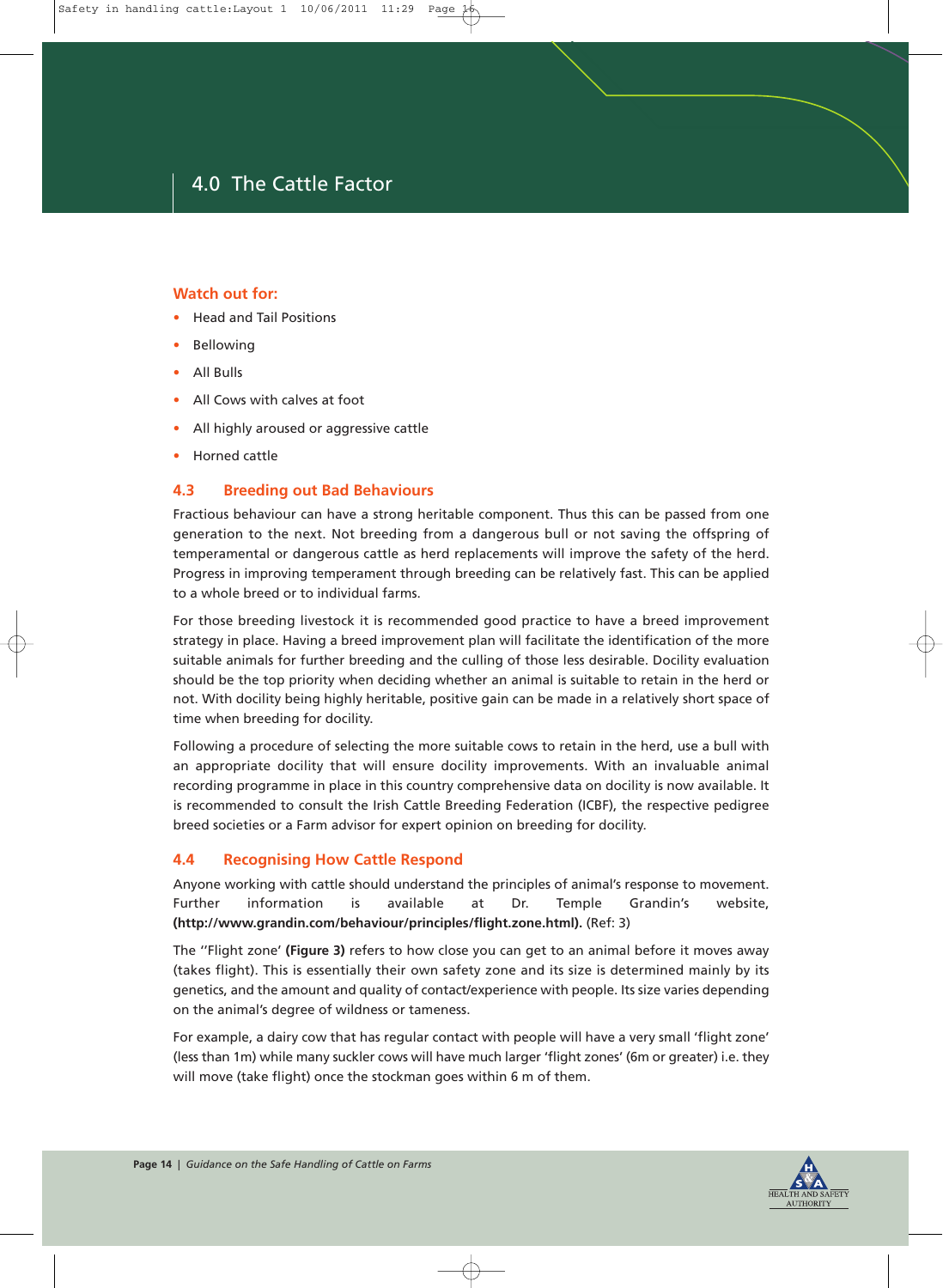

**Figure 3 – Animal's 'Flight Zone'** (Ref: 3). The best place for the stock handler to work is on the edge of the 'flight zone' whatever its size (Ref: 3). The animal will move in a slow orderly manner. To make the animal move forward the handler moves to position B just inside the 'flight zone'. By moving back to A, just outside the 'flight zone' boundary, the handler encourages the animal to stop again.

The **'Point of Balance'** is an imaginary line at the animal's shoulders (see Figure 4).To encourage the animals to move forward the handler must be behind the point of balance. Likewise, to encourage the animals to move backwards, the handler must be in front of the point of balance (Ref: 6, 7, and 8)



**Figure 4** – Point of Balance

Grazing animals move forward when the handler walks past the point of balance in the opposite direction of desired movement (see Figures 4 & Figure 5) (Ref: 3)

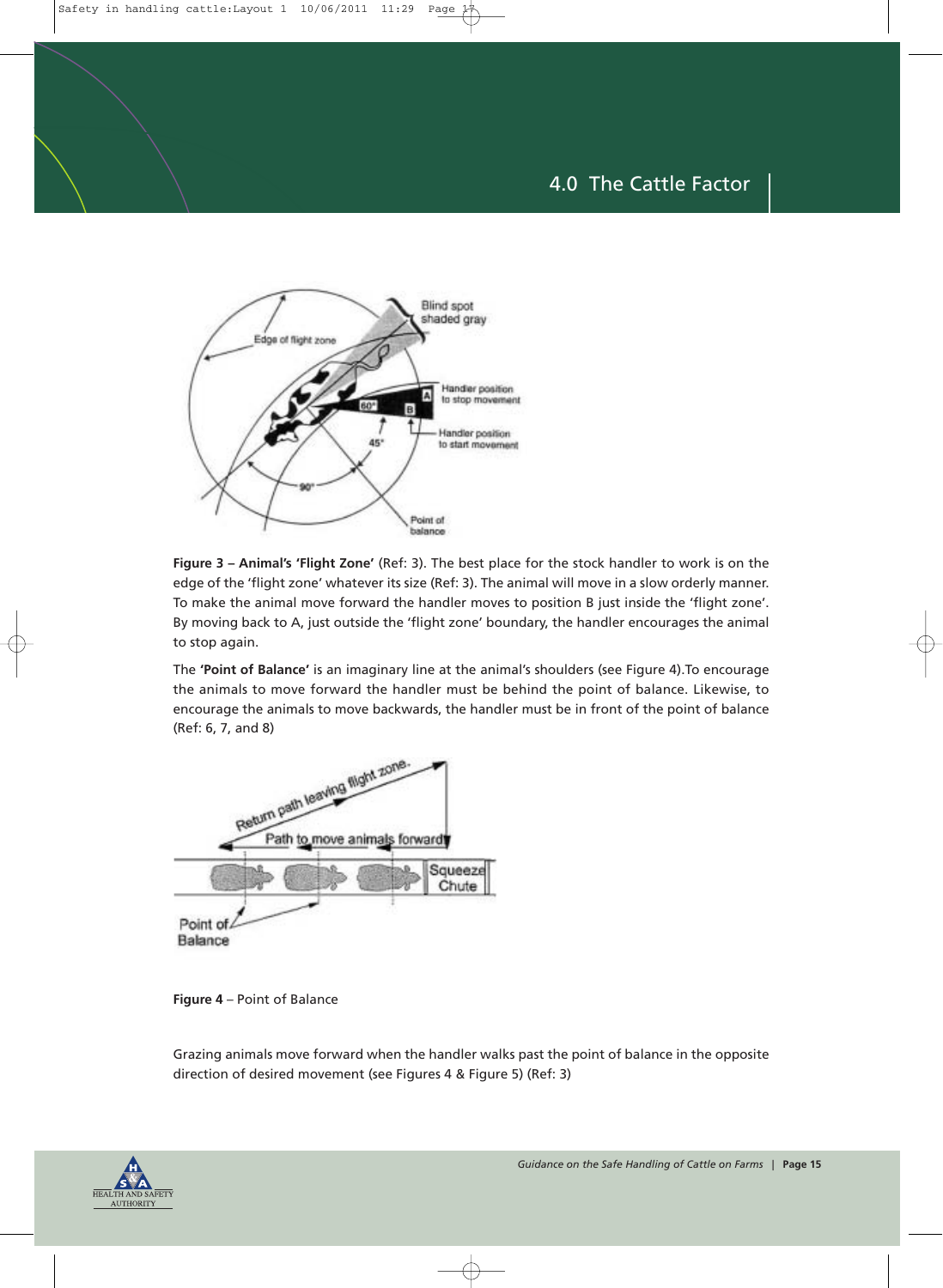The movement pattern indicated in Figure 4 can be used to induce animals to move into a chute. The handler walks inside the flight zone in the opposite direction of desired movement. In Figure 4 the animals move forward inside the Chute when the handler crosses the Point of Balance.



**Figure 5** – Movement of cattle in curved chute (Ref: 3)

The movement pattern indicated in Figure 5 can be used to induce animals to move in a curved chute system.

# **4.5 Horned Cattle are a Higher Risk**

While most herds are fully dehorned a proportion of horned cattle are found either in stud herds or where the legally required disbudding as calves did not occur (stud cattle for showing are exempt). Horned cattle learn to use their horns aggressively and are always a greater risk to handlers. All farmers (except those legally exempt) should disbud all calves or use polled breeds. For most farms horned cattle should not be a factor in farm safety.



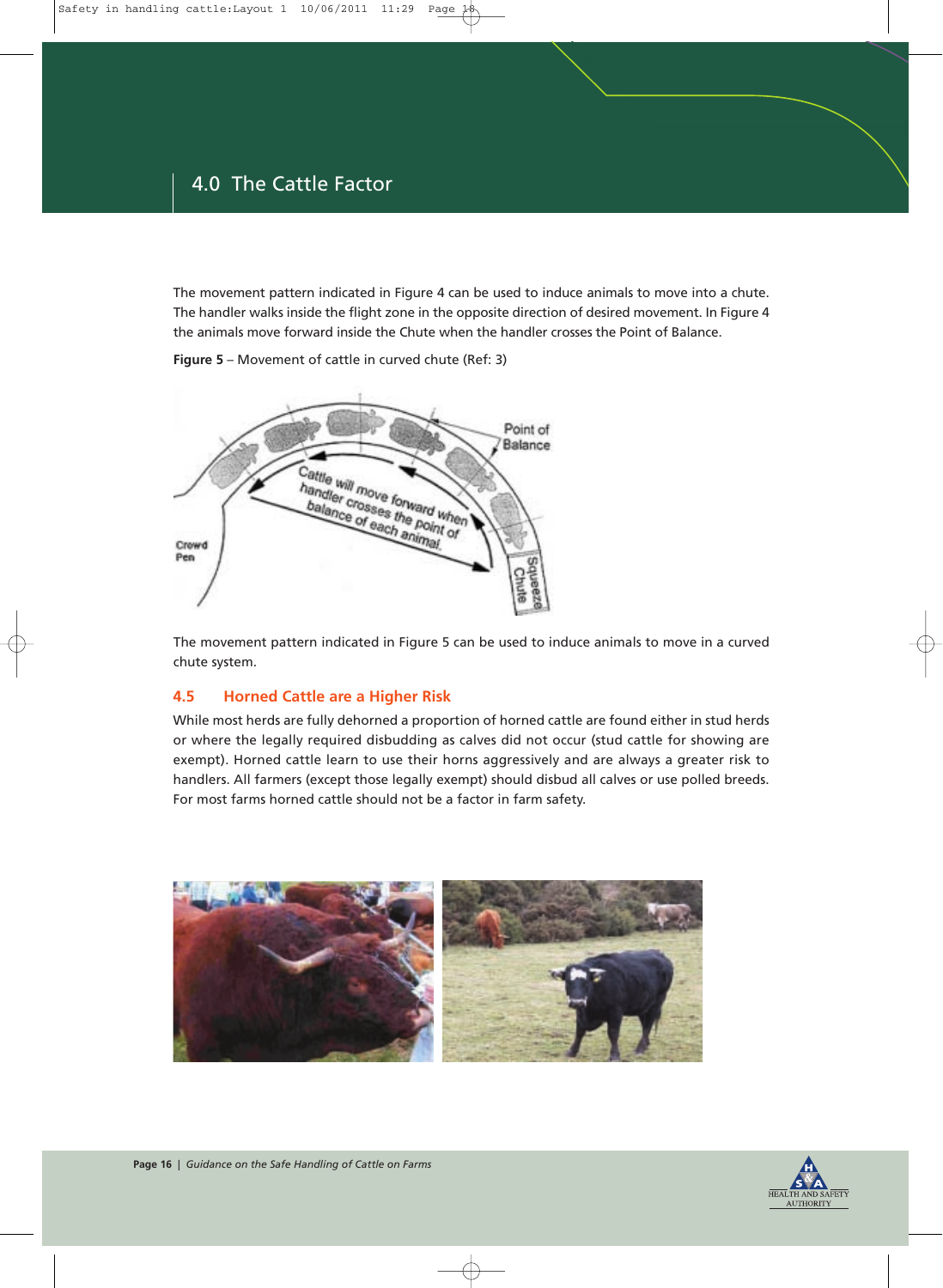## **4.6 Sex as a Safety Factor**

### **Bulls:**

Bulls cause over 50% of livestock related deaths on Irish farms. All bulls are potential killers even seemingly quiet bulls. Farmers and persons handling bulls must treat them with caution and respect at all times. Older farmers are most at risk due to reduced mobility and speed. Bull's temperament changes as it matures, from playful aggression as a yearling to defensive, territorial aggression as a 2-3 year old.

Persons handling bulls should be aged between 18 and 65 years, fit and agile. They should be fully aware of the dangers when handling bulls and properly trained. All bulls should be ringed in the nose when 10 months old and the ring should be examined regularly. From an early age the



bull should learn to associate the presence of people with pleasant things, such as feeding, grooming and exercise. In all cases, without exception, have an aggressive bull sent to the abattoir. When a bull is taken from a pen, he should be led using suitable equipment (head chains, bull poles and leading ropes). Never attempt to handle a bull on your own. At least two people should be available when handling a bull.

## **A Bull in an Open Field**

The risk of attack from stock bulls running with the herd is greatest during the summer months when the most mating is occurring. Avoid grazing a bull in a field where there is a right of way



or where members of the public may have access. A safety sign warning of the bull's presence should always be posted. Any field in which a bull is kept should be securely fenced and gates should be well maintained. Aggressive bulls should not be allowed to run with the herd.

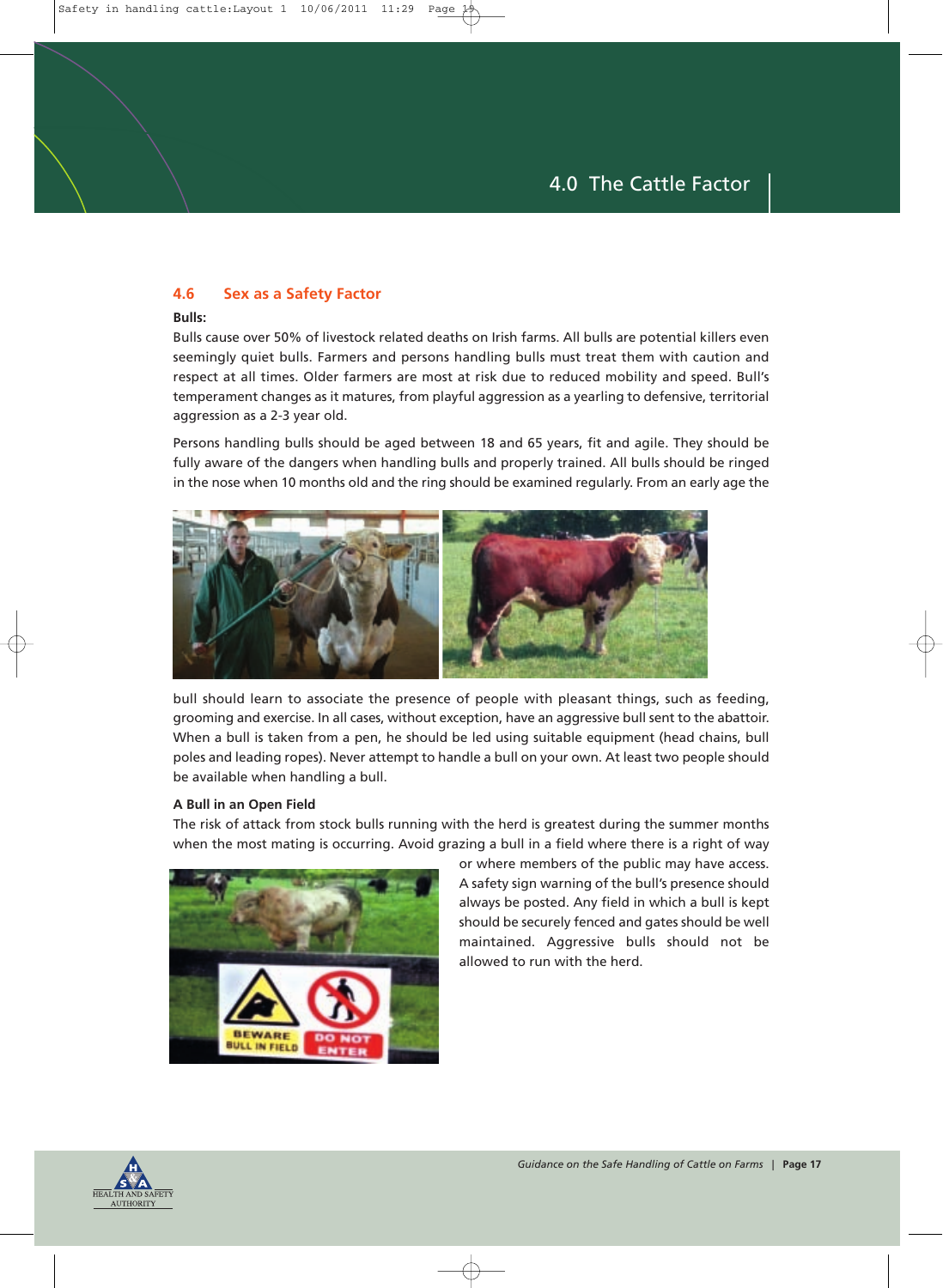Consider using a tractor or other suitable farm vehicle (i.e. Jeep) as a mobile sanctuary when you need to go into a field where the bull is running with the cows.



If cornered by a bull it is best not to move too fast but to slowly move out of the bull's 'flight zone'. Turning and running from the bull invites being chased. They will usually be faster than you. If there is no refuge point to escape then stepping sideways out of his best vision will confuse him as to where you have gone. No bull can be trusted and will be unpredictable at some time. This applies even to young bulls and seemingly quiet bulls.

The requirement to keep a bull for breeding purposes can be largely eliminated if artificial insemination is used for all mating. This is by far the safest option.

As illustrated in Figure 6 all breeds of bulls are potential killers.



Figure 6: Bull related Fatal Accidents (2000-2010) by breed of bull (HSA 2010)

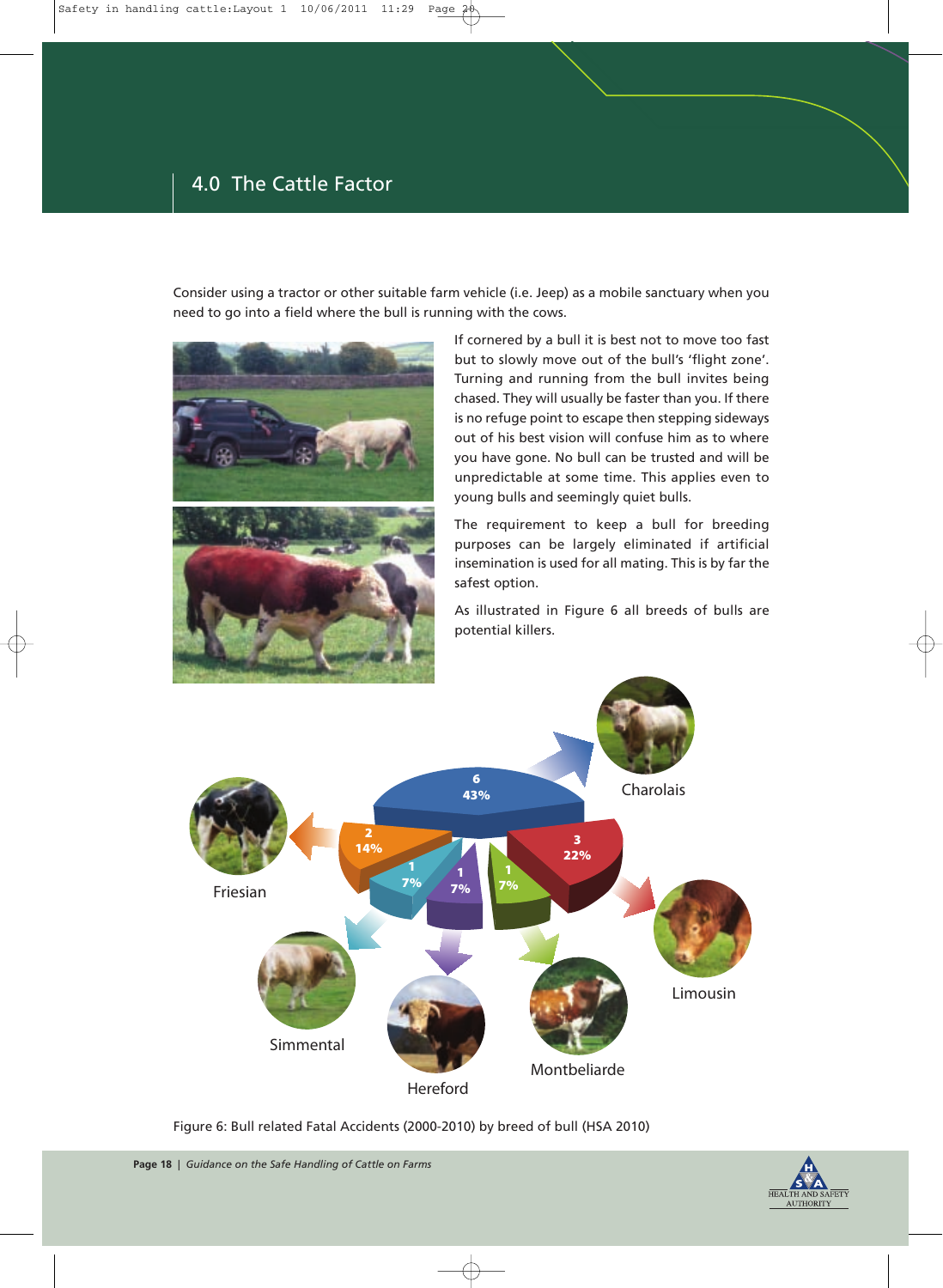### **Cows:**

Cows have attacked and killed several farmers. There have been countless serious injuries from cows. Cows and heifers are more unpredictable during stressful periods such as calving, weaning and at their first milking. Suckler cows which are handled less frequently generally pose a greater risk than dairy cows. However, some dairy cows are very protective of their calves. Continually



aggressive cows should be culled. All cows with newborn calves should be treated with caution.

### **Calving:**

Many farmers suffer serious injuries while attending cows at calving time. Several farmers have been killed by cows immediately after calving. Work practices such as taking a newborn calf from a cow, hand milking, navel dipping and stomach tubing pose a risk of injury. Never turn your back on cows with new born calves. She may perceive you as a threat and attack. A freshly calved heifer may present an even greater threat.

Long hours and regular night work increases the risk of accidents during this busy time of the year due to fatigue. If fatigued you should seek assistance. Back injuries are also common

during this period. Keep children and dogs away from the calving area as they may spook the cow causing her to attack.

### **Other Classes of Cattle:**

While stock bulls and recently calved cows and heifers pose the greatest risk, other groups such as heifers, bullocks, bull beef and young stock can also be dangerous.

Several aspects of cattle husbandry such as housing of animals during the winter, castration, scanning, freeze branding, drenching, vaccination, dehorning and transportation have the potential to cause serious injury if not managed correctly. Certain tasks such as castration, freeze branding and scanning will involve getting into the cattle crush with the animal. In these circumstances the following basic rules should be followed:

- Only allow one animal at a time into the crush.
- Restrain the animal's head in the crush gate.
- A second person should hold the tail straight up.
- Have a slip gate into the crush just behind the first animal.

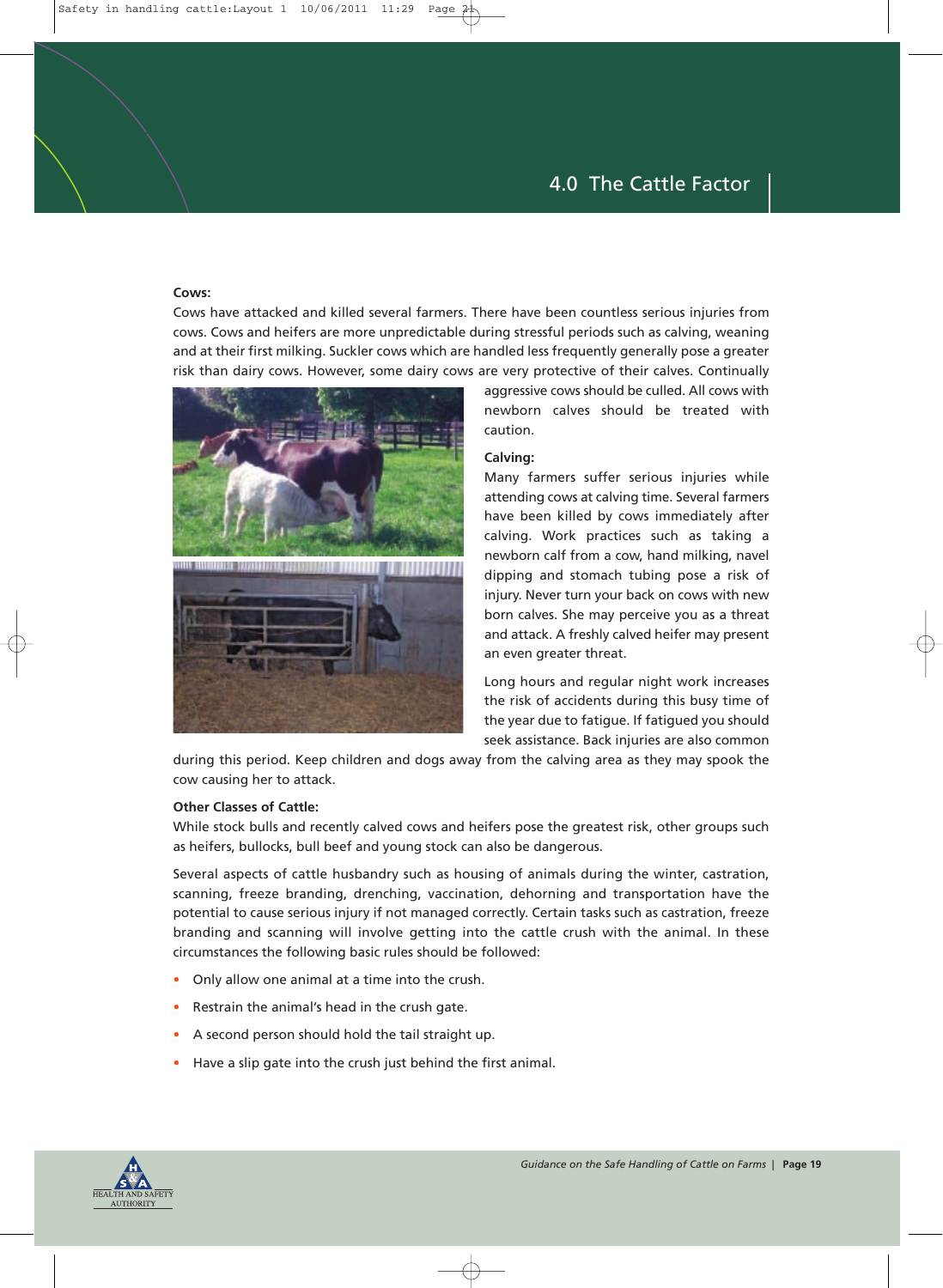- Have a suitable system for holding the scanner and other equipment.
- Have a person to restrain the animal's nose when castrating.

A good understanding of animal behaviour will help to heighten awareness and reduce livestock related accidents. Young animals should be treated gently but firmly. Replacement dairy heifers should be handled gently and allowed to get familiar with people and their surrounds. Wild or overly nervous heifers should be culled. All types of livestock are potentially unpredictable and should be treated with caution. Livestock are territorial, naturally will protect their young and may become aggressive during the mating season. An animal's **'first attack should be its last'** – aggressive animals should be culled from the herd immediately.

# **4.7 Effects of Cattle Breed**

Cows of all of the dairy breeds are generally very docile though there will always be a proportion that are more fractious. Such cows should be culled. In contrast, Jersey bulls are highly territorial and are very dangerous. The safest way to obtain Jersey calves is by using artificial insemination. Amongst the beef breeds, the Limousin was acknowledged as being more flighty than the other main Continental breeds but some of this effect has been successfully 'bred out' in the last 10 years. Cattle should not be trusted on breed alone. All breeds have some fractious cattle.

# **4.8 Age of Cattle**

Young cattle lack experience and until a routine is developed can be more unpredictable. The more they are handled then the more accustomed they become to being handled. At the other end of the scale, old cattle can get very stubborn, meaning they resent changes in routine.

Bulls can be dangerous at any age although they are generally less aggressive until they become highly territorial at age 2-3 years. After that they will 'fight' any animal or anyone they see as a threat to their domination in the herd. Special care is required!

# **4.9 Biohazards – Illnesses from Cattle (zoonoses)**

Many serious diseases can be picked up from contact with cattle, however, they can generally be controlled by good personal hygiene. We have to accept that there are some biohazard risks that are 'part and parcel' of farm work. There is no data on the extent of illnesses transmitted by cattle, though anecdotal evidence suggests the effects are extensive.

The **main risks** are from:

**1. Gut Disorders:** A number of bacteria cause intestinal disorders. These include Campylobacter, E. coli, Salmonella and Clostridium perfringens. The risk is higher with housed cattle during the winter. The antibiotic resistant  $E$ . Coli strain 0157 would be very serious to farmers if it became widely established in cattle.

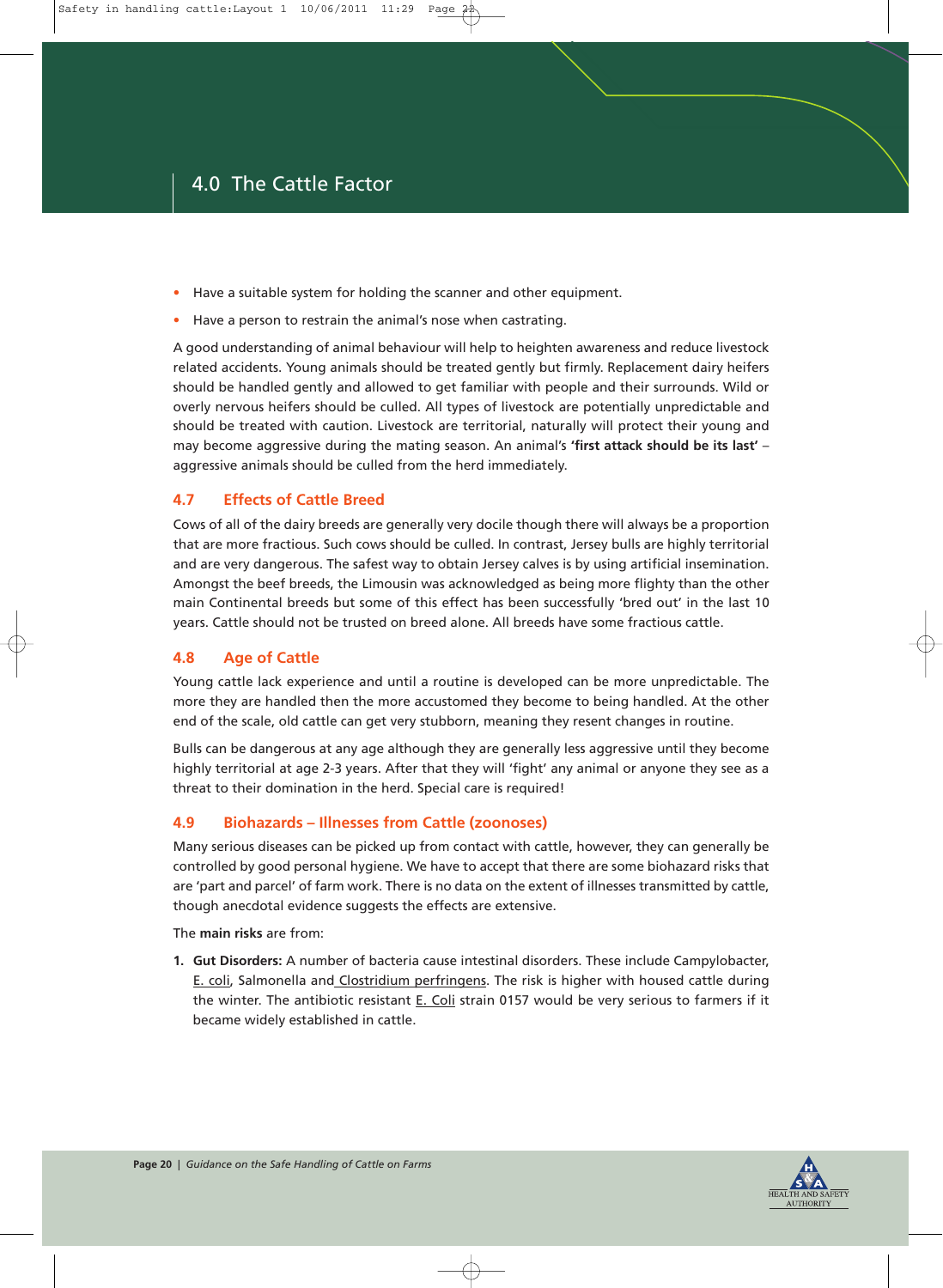- **2. Leptospirosis:** There are two forms, Weil's disease that is transmitted by rats and cattle leptospirosis usually transmitted by contact with infected urine. These can be fatal, if untreated. The risk to workers is significant.
- **3. Cryptosporidiosis** is commonly transmitted by birds and cattle, causing diarrhoea.
- **4. Bovine tuberculosis:** Some areas have endemic TB and there is some risk to cattle handlers.
- **5. Brucellosis:** this is now eradicated so the risk is low.
- **6. Q Fever:** The incidence in cattle is quite high, caused by the bacteria Coxiella burnetti and frequently causes influenza like symptoms that are not often recognised as Q fever.
- **7. Ringworm:** Quite prevalent causing a white crusty skin lesion.
- **8. Tape and Gut Worms:** The incidence is lowest in mature cattle and there will always be some carriers. The hazard is largely avoided with good personal hygiene and the risk overall is low.

Nearly all of the biohazard risks can be minimised by an active management programme that will involve vaccination of the cattle for diseases, practicing excellent personal hygiene to prevent organisms entering the body and the use of personal protective equipment such as waterproof gloves, barrier creams and calving gloves.

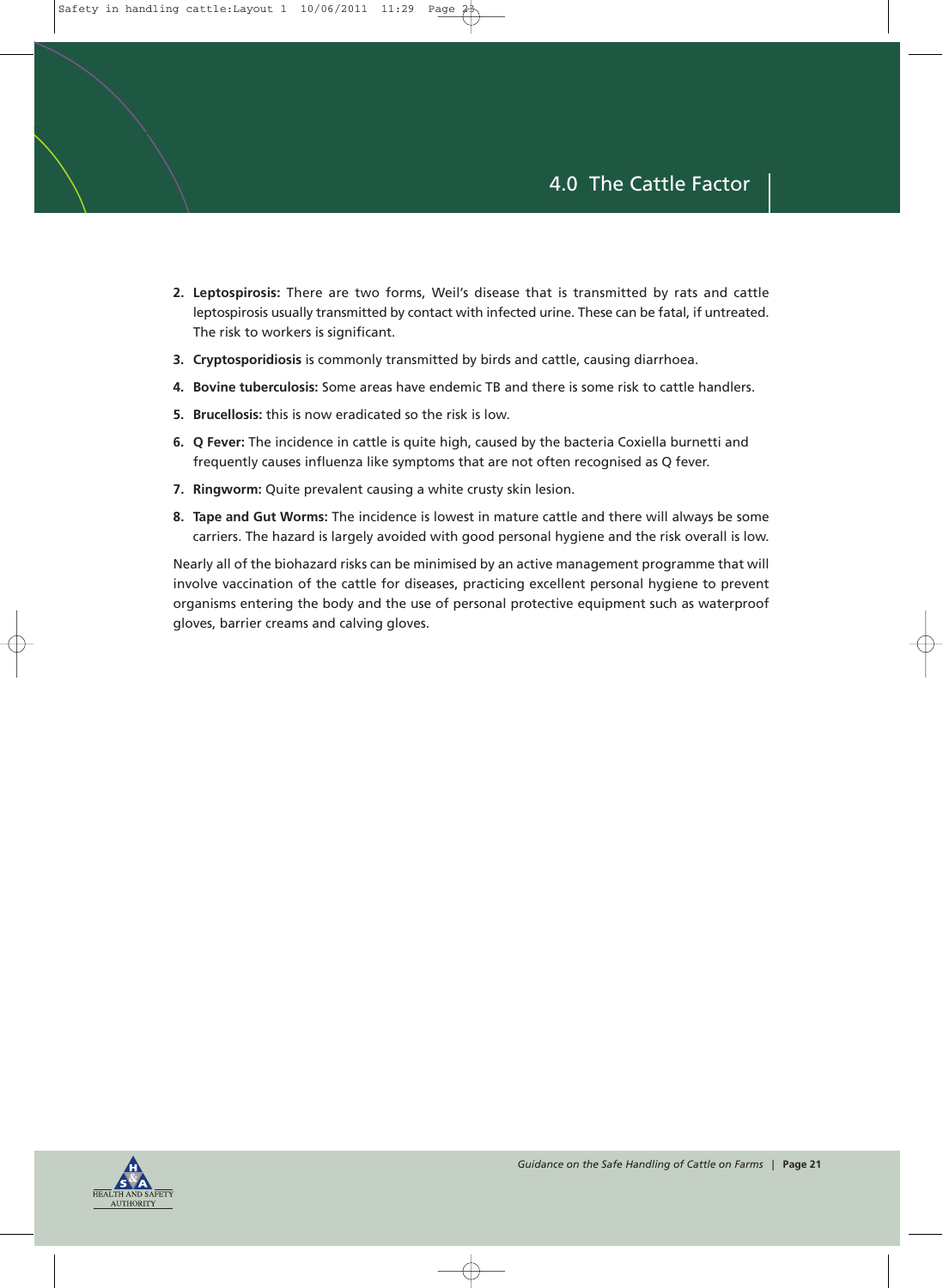# **5.0** The Human Factor

Anyone handling cattle must be competent, fit and agile enough for the particular task they are doing. Excellent cattle handling skills will reduce the risk of injury. All persons working with cattle must have a good understanding of how they are likely to behave and be aware of the potential dangers from them. Stressed handlers will cause additional stress in the cattle. There is strong evidence that stressed cattle are less productive in both milk and meat production. If help is required then never attempt to start the job without the required help. There must be enough people to do the required task. Less competent handlers will benefit from training and instruction. Key points to note:

- Steel toe-cap boots will help prevent foot injuries.
- Those handlers most at risk of injury are older farmers (>65 years) and children.
- Never enter the cattle crush with cattle unless it is absolutely necessary.
- Stand aside while closing the gate when enclosing cattle in the collecting pen to avoid being crushed if an animal charges the gate.
- Keep cattle in their herd groups as far as possible.

Figure 7 below illustrates that older farmers are at greater risk of serious injury when handling livestock.





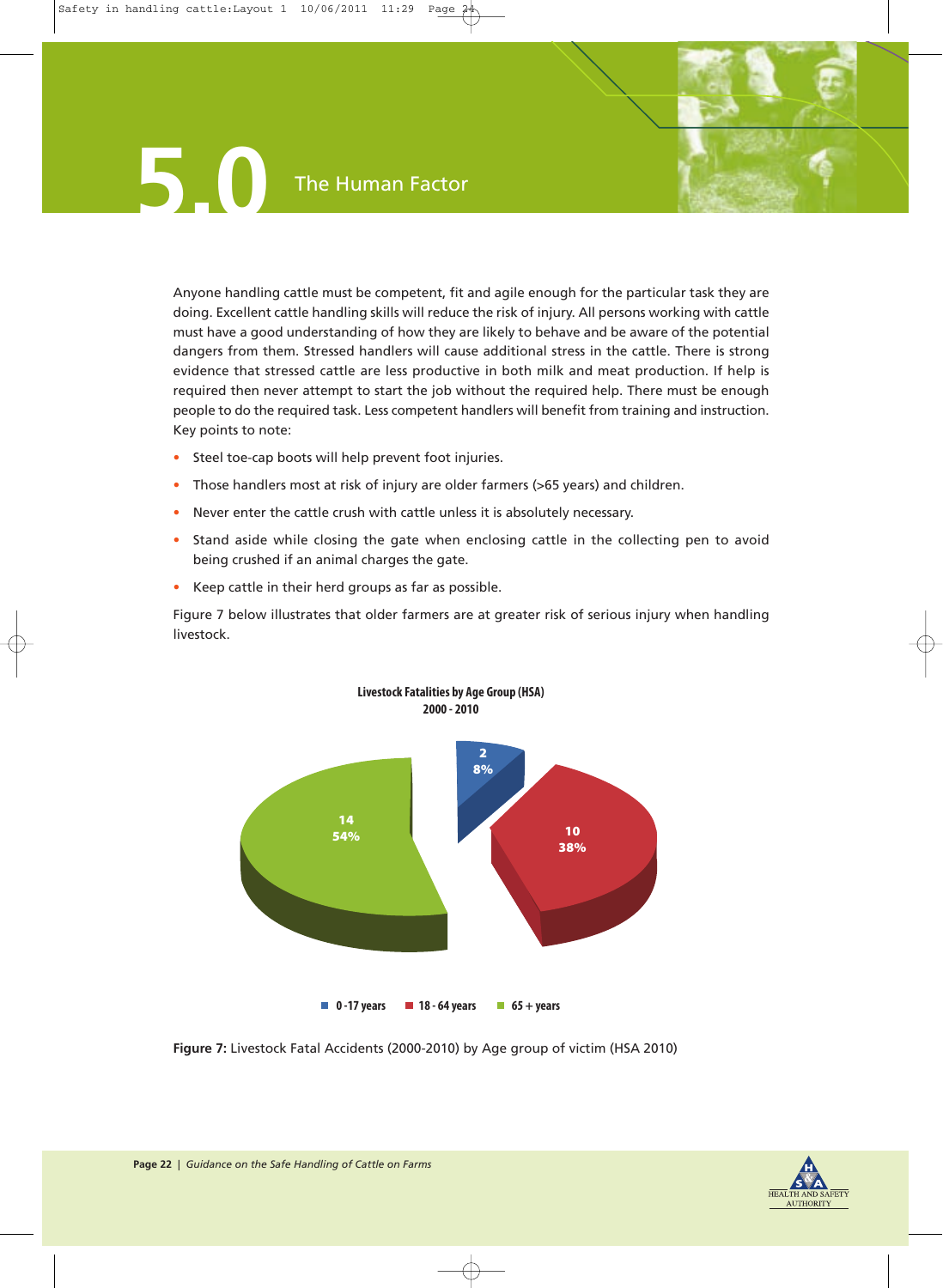# **5.1 Stockmanship**

Good stockmanship is not an ability we are born with. Rather it is a learned skill. Excellent stockmanship involves a wide range of skills and knowledge. A competent stockman<sup>2</sup> will rarely have any conflict with the Animal Welfare regulations.



## **A good stockman will:**

- Have the ability to understand and read the 'body language' of the livestock.
- Pay attention to detail and will never allow a situation to develop where the animals are unnecessarily aroused or stressed.
- Be able to read the animal's behaviour, recognise if animals are ill or not thriving.
- Ensure that the stock are kept in a secure environment and are not unduly stressed.
- Handle them in a firm but caring manner.
- Create an environment that will minimise the risk of injury to the stock and their handlers.
- Know when to get assistance.
- Know when to call in the veterinarian.

# **5.2 Training for Farmers in Safe Cattle Handling**

Most farmers have learnt their cattle handling skills from their parents, other family members or employers. Observations of poor livestock handling and the vast number of injuries every year from cattle suggest that in many instances that learning is incomplete. Improving knowledge of safe practices and cattle behaviour is straight forward but the skills side can only be learnt from doing them.

Formal training courses in safe cattle handling are provided to clients and non-clients by organisations such as Teagasc (**www.teagasc.ie**) and the FRS Network (**www.frstraining.com**). Good international information on safety in handling cattle is also available on the internet.

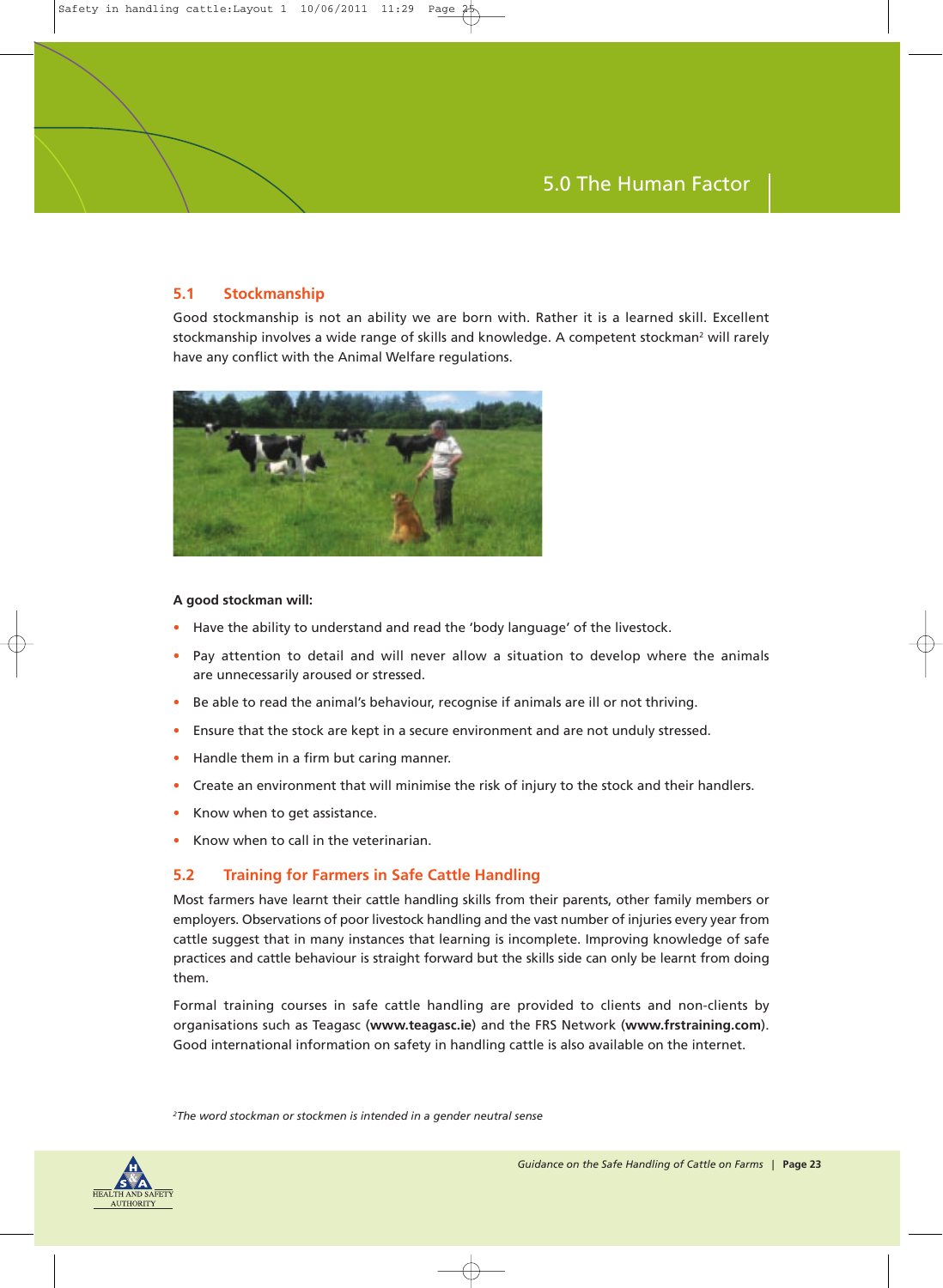# 5.0 The Human Factor

Training should cover the specific areas where close contact with cattle is involved.

These are:

- Safe milking techniques including the initial milking of heifers
- Safe separation of individual cattle
- Safe drenching, injecting and vaccination
- Safe dehorning and disbudding
- Safe bull handling
- Safe calving practices
- Safe hoof paring
- Safe ear-tagging
- Safe castration techniques
- Safe loading and unloading
- Safe transport of cattle

# **5.3 Fatigue as a Safety Factor**

The risk of injury increases markedly when we are tired. There are two main risk situations:

- 1. During the calving season farmers work very long hours, often with broken sleep. They can become very tired. This is a high risk time for all farmers.
- 2. 'Part-time' farmers will often do a normal days work elsewhere and then arrive home late in the evening to tend to the needs of their cattle. This is also a high risk time. Sometimes this pattern of work can happen for many years.

If you become very tired then you need to recognise that help is needed. The difficulty is knowing when to ask.

# **5.4 Children and Older Persons Handling Cattle**

Children as a group are at much greater risk compared to adults as they receive more severe injuries and lack the required skills and experience to recognise risk situations. The Code of Practice for "Preventing Injuries to Children and Young Persons in Agriculture" (**www.hsa.ie**) specifies that children and young person's must:

- 1. Only work with cattle and other farm animals under direct supervision.
- 2. Never enter a bull pen.
- 3. Learn to practice excellent personal hygiene such as hand washing, after animal contact.

In essence the Code of Practice is the law.

Young people will mainly learn safe animal handling practices through assisting their parents or

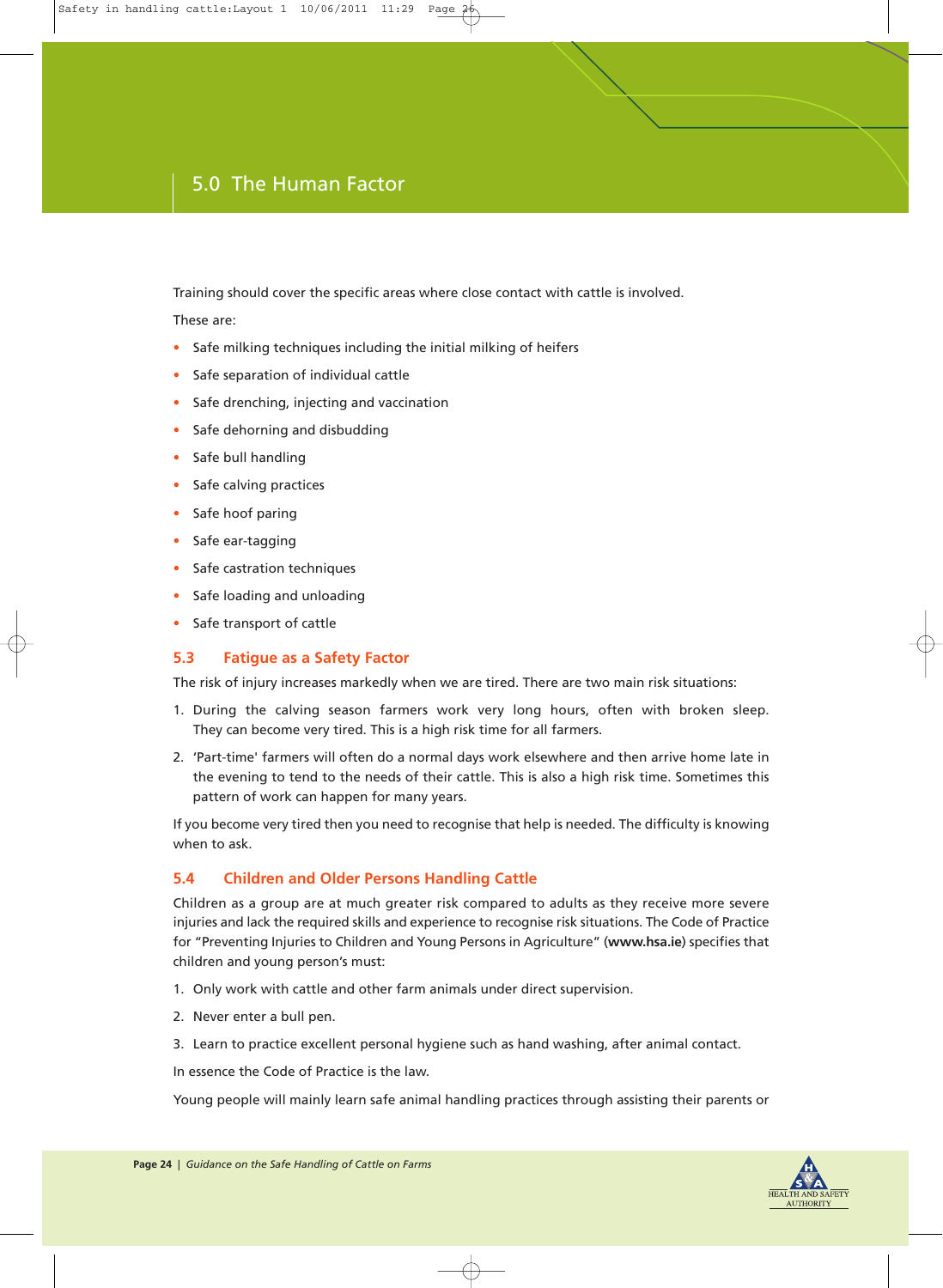other competent adults. Clearly this means they will be at some risk but this has to be controlled, and the key words are "only under direct supervision".

Very young children are at major risk around cattle and should never be allowed to enter yards or fields unless with an adult. They must not participate in any 'work activity'.

Elderly farmers (i.e. over 65 years) feature disproportionately in bull fatality statistics. Clearly they are at greater risk probably due to reduced mobility, agility and becoming too complacent. There is a blanket recommendation that older farmers do not handle bulls alone due to reduced agility and speed of movement. There are logical exceptions, such as with excellent bull facilities where no direct contact is required.

# **5.5 Sticks and Other Aids to Control Cattle**

Farmers have used sticks for centuries as an aid in handling their cattle. Against this reality an EU Directive specifically forbids "striking" farm animals with sticks. The main function of having a stick is that it makes the handler appear much larger to the cattle and so helps in maintaining the dominance of the handler over them. As such it is very useful in turning and directing cattle. The second is for self defence in the occasional situation where that is needed. This is the only time when it is acceptable to hit livestock, and then is best around the nose or face. Indiscriminate use of sticks is unacceptable both in a welfare sense and also may bruise the carcass. It also raises the animal's arousal level, usually unnecessarily.

The best sticks are Ash, Blackthorn and Willow. Alkathene pipes can also be used. They are typically

about 1m long. Alternatives to sticks are 'plastic sorting paddles' that are extensively used in the USA .They are generally not used in Ireland.

The use of electric prodders on farms is illegal under the animal welfare regulations.

# **5.6 Use of Dogs**

Dogs are seen by cattle as a predator and any aggressive intentions are more likely to focus on the dog than the handler. A well trained quiet dog is extremely useful in moving cattle. Conversely, an untrained or uncontrolled dog will create chaos causing unnecessary stress to both the cattle and the handler. This could lead to the handler being at a greater risk of injury or attack.



# **5.7 Safety when Drafting Cattle**

Close work with cattle whether for drenching, weighing, veterinary treatment, hoof care, artificial insemination or to separate out individuals invariably requires close work, usually in the pen itself. It is essential that everyone involved in this work is physically able for the work, alert and competent to do the required task. The quality of the facility is also paramount to safely carrying out the job.

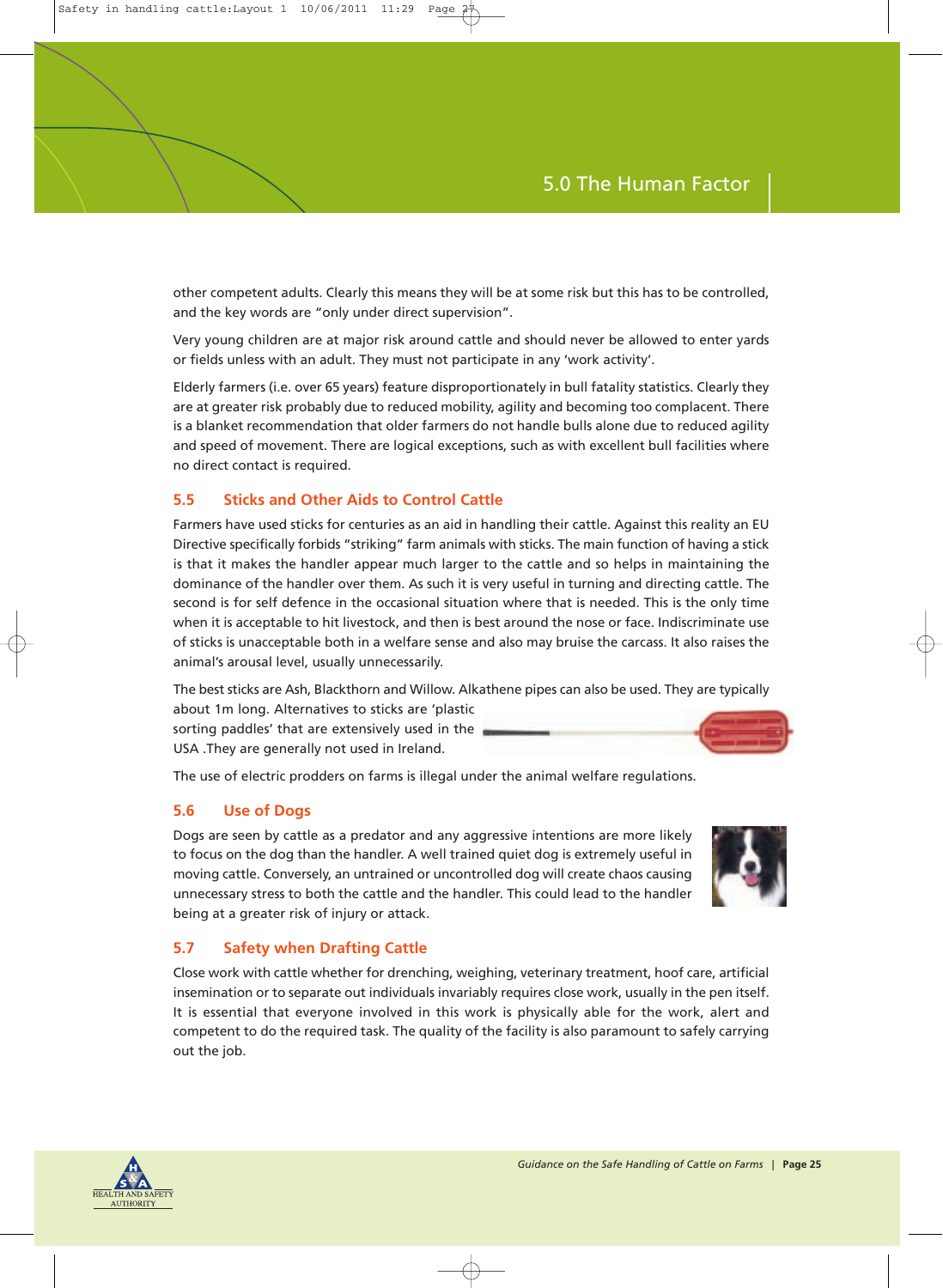# 5.0 The Human Factor

The more frequently cattle are handled by a person they recognise, the easier the work becomes. Even so, do not be surprised when they are reluctant to go into the crush. Just like us they remember bad or painful past experiences. If cattle are 'worked up' after they are herded into a pen, leaving them to settle down for 20-30 minutes makes working with them much easier.

If you need to separate a bull, bring him into the drafting pen with a group of cows or steers. Try to avoid going into the pen with him. Always ensure there is someone else present when working with a bull.

In any close work with cattle it is essential that they recognise who is in charge – you. Cattle instantly recognise your fear and may react unpredictably. When you are in the pen separating cattle, your stick is an extension of your arms and helps greatly in getting them *Stay in control, use your voice, arms and* to move in the direction you want.



*stick to direct them (Stafford 2002) (Ref: 4)*

# **5.8 Moving Cattle between Fields and Paddocks**

The move is always easiest and safest if the cattle are not excessively aroused or stressed. At the time of movement, check for any abnormal behaviour, lameness, reluctance to move or animals isolated from the remainder of the herd.

- Plan the move in advance. Set the gates ahead and make sure the way is clear.
- The movement of cattle from one paddock to another, or to penning facilities, should be done without recourse to excessive force. Livestock are wary of new events and need to be gently handled to allow them adjust to a new situation. Beating cattle or having an untrained aggressive dog which causes panic should be avoided.
- The cattle need to see where they are expected to move to, i.e. if going indoors or into a truck make sure that lights are on and corridors are clear.

# **5.9 Crossing Roads with Cattle**

There are two situations that may arise; moving cattle along a road to another field or crossing the road. The risks depend on the experience of the stockman and any helper, the experience of the cattle in knowing the route, the road layout, the amount and speed of traffic and the time of day.

There is always a legal duty to warn motorists of the impending risk of cattle on the road. This can be done by signs, with or without hazard beacons or by persons standing well back with a flag to wave the motorists down. If the road is a busy high-speed highway then all cattle movements must be well planned and controlled with sufficient people available to help. In this instance warning signs must be placed about 150m back from the crossing or entry/exit point.

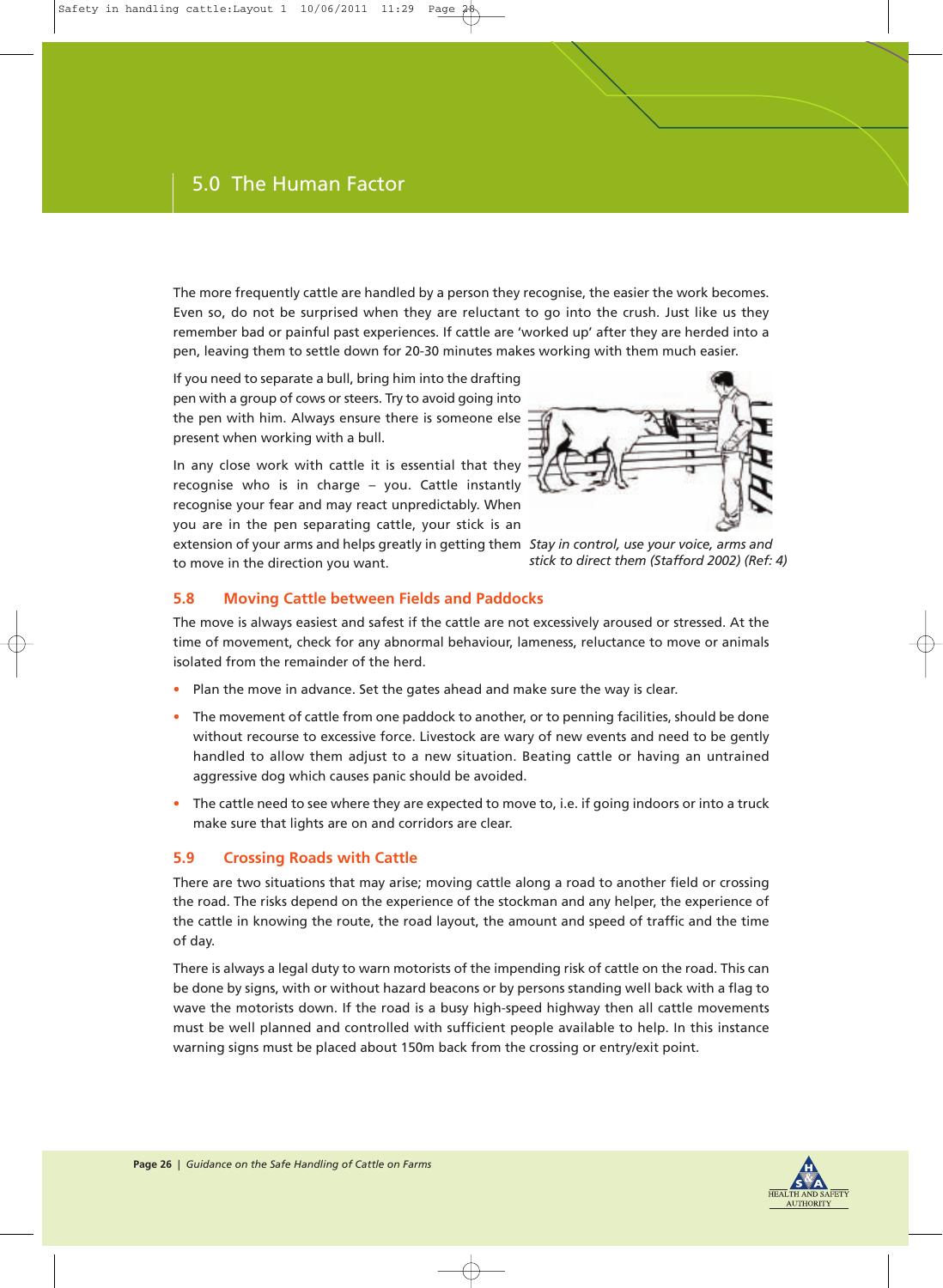- If possible never move an individual animal on the road as it will generally attempt to get back to its herd. Always move them as a group. If only one needs to be moved then take it on a trailer or move it with a group then move those not required back the way they came.
- Anyone on the roadway helping to move cattle on or across a road must be wearing a high visibility vest.
- Persons waving to slow down traffic must be highly visible and use a flag or similar to attract attention.
- Only move cattle on or across roads during daylight hours. Moving cattle at night is extremely dangerous.
- Do not attempt to move cattle without the required number of handlers. Small children must not be involved.
- With a dairy farm where the milking parlour is on the other side of the road away from most of the fields, consider getting an underpass constructed. The cows must not be allowed to drift individually across a road. They must be held until milking is finished then the whole herd moved as a group.

# **5.10 Safe Drenching of Cattle**

It is safest to drench small cattle in a cattle crush. Large cattle should be held in the gate or given a pour-on anthelmintic. Never get into the race with large cattle. The drenches used will affect the farmer so be very careful not to 'treat yourself' or others in the vicinity.

It is also possible to drench large cattle tightly packed into a cattle crush over the top rail, by catching the head and using a standard drench gun. However, this is very strenuous work with high risk of musculoskeletal injury. A hook drench gun makes catching the head unnecessary but may be wasteful. Pour-on anthelmintics are especially easy and safe to apply and are recommended for large cattle. You must not get any pour-on anthelmintic on your skin. Be fully protected and wash off any splashes immediately. Intrarumenal, injectable anthelmintics require a removable section of the crush on the left side of the cattle.

Securing large cattle in the head crush makes drenching of them slow but safe. When drenching at a head crush, approach from the side of the head, not from the front.

Cattle handlers drenching small cattle in a cattle crush should:

- Pack them tight as this reduces their movement and makes it a safe if tighter job; if packed tight they can be drenched from front to back or back to front, whichever is easiest (most people recommend drenching from front to back).
- Wear boots with protective toe caps but try to keep feet out of the way.



*There are many injuries while drenching cattle. Pour-ons are much safer to use (Stafford 2002) (Ref: 4)*

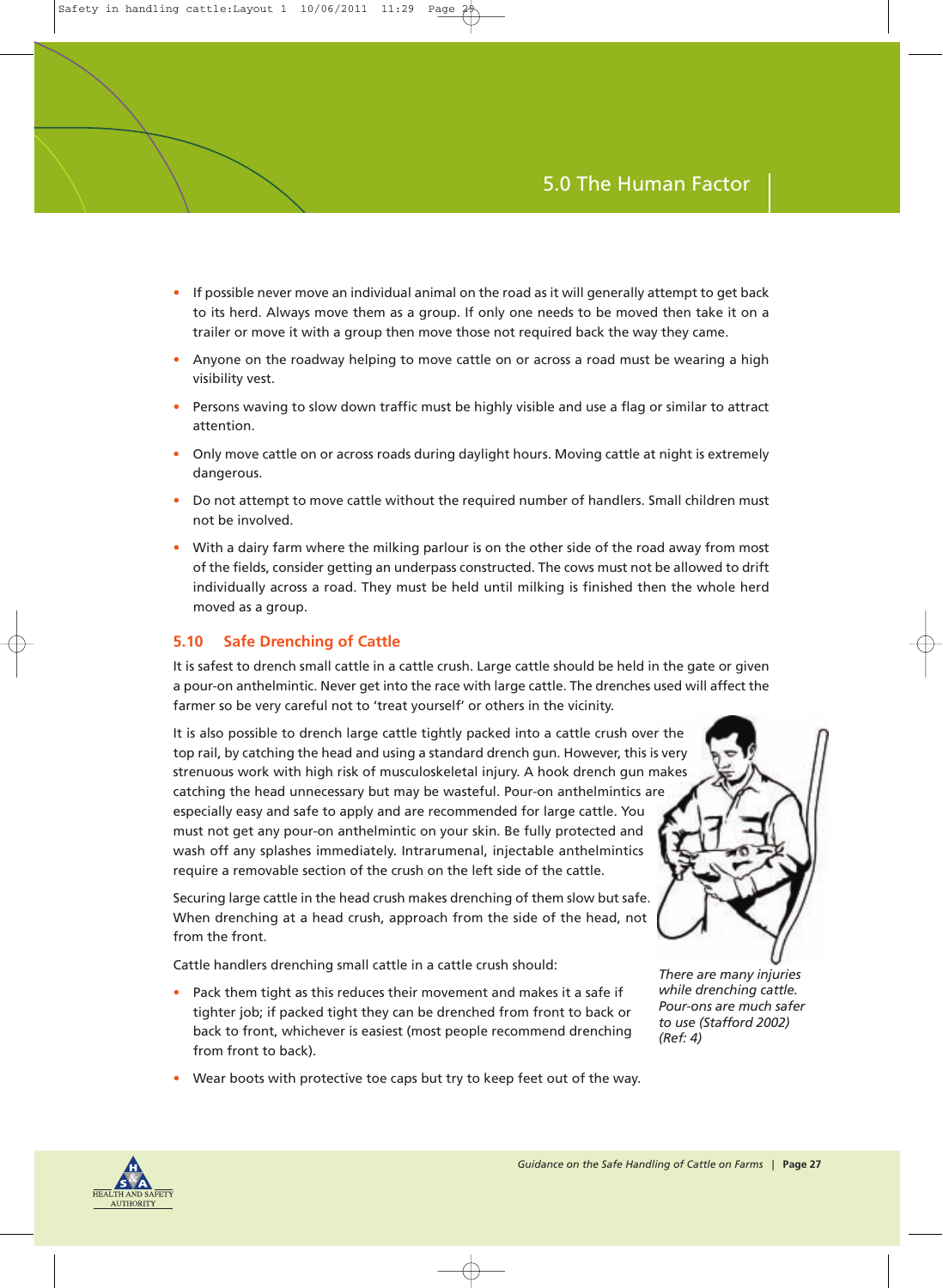- Keep close to the animal to be drenched.
- Being stood on is a common injury when drenching small cattle; toecaps will not protect the rest of the foot from the sharp toes of a lively weaner.
- The head should be grasped under the jaw and held while drenching. Fingers should not be put into the animal's mouth. Do not hold the animal by the nose when drenching as it needs the nose to breathe through when swallowing. Make sure the nozzle is on top of the tongue and do not insert it so far that the drench can go down the windpipe.

# **5.11 Safe Vaccination**

Vaccination always requires sharp needles and with that comes the risk of injecting yourself or a

workmate instead of the animal. Some vaccinations can be dangerous to humans and should be done by a veterinarian. e.g. the leptospirosis vaccination of heifers and the toxoplasmosis vaccine. This risk is greater if the animal is not adequately restrained. Cattle should always be injected in the anterior neck area to reduce the cost of carcass damage, should an abscess develop. When the work is finished the needles must be placed in a secure container and locked away, especially from children.

To vaccinate, first place the hand with the syringe against the neck. For

a subcutaneous injection (under the skin) 'tent the skin' with the other hand. Then twist the needle hand and complete the injection making sure there is no air in the needle and that the label instruction re dose level are followed.

If the cattle are tightly packed in the race it may be possible to do from above the top rail. If not the cattle will need to be restrained in the crush and it may be necessary to get a second person to hold the head with the nose grip technique.

Farmers who want to carry out vaccination themselves should learn vaccination techniques under supervision until they are competent.

# **5.12 Safety When Dehorning Cattle**

Horned cattle are a risk that is best controlled by disbudding calves at a young age. This is by far the simplest and safest method and it is

> recommended this is done by three weeks of age. The main methods of disbudding calves are by cauterisation (heat) or by applying a caustic paste. Both of these methods have the capacity to create 'burns' to the operator. There are also polled cattle in all breeds meaning that the need to disbud calves or dehorn adult cattle is avoided entirely. If this budding is not carried out, horns that develop must be removed under local anaesthetic. The head must be fully restrained in a crush and the horns then removed by embryotomy wire, hacksaw or loppers.

*These horns are illegal in most cattle*





*Vaccination is a skilled task. Avoid jabbing yourself (Stafford 2002) (Ref: 4)*

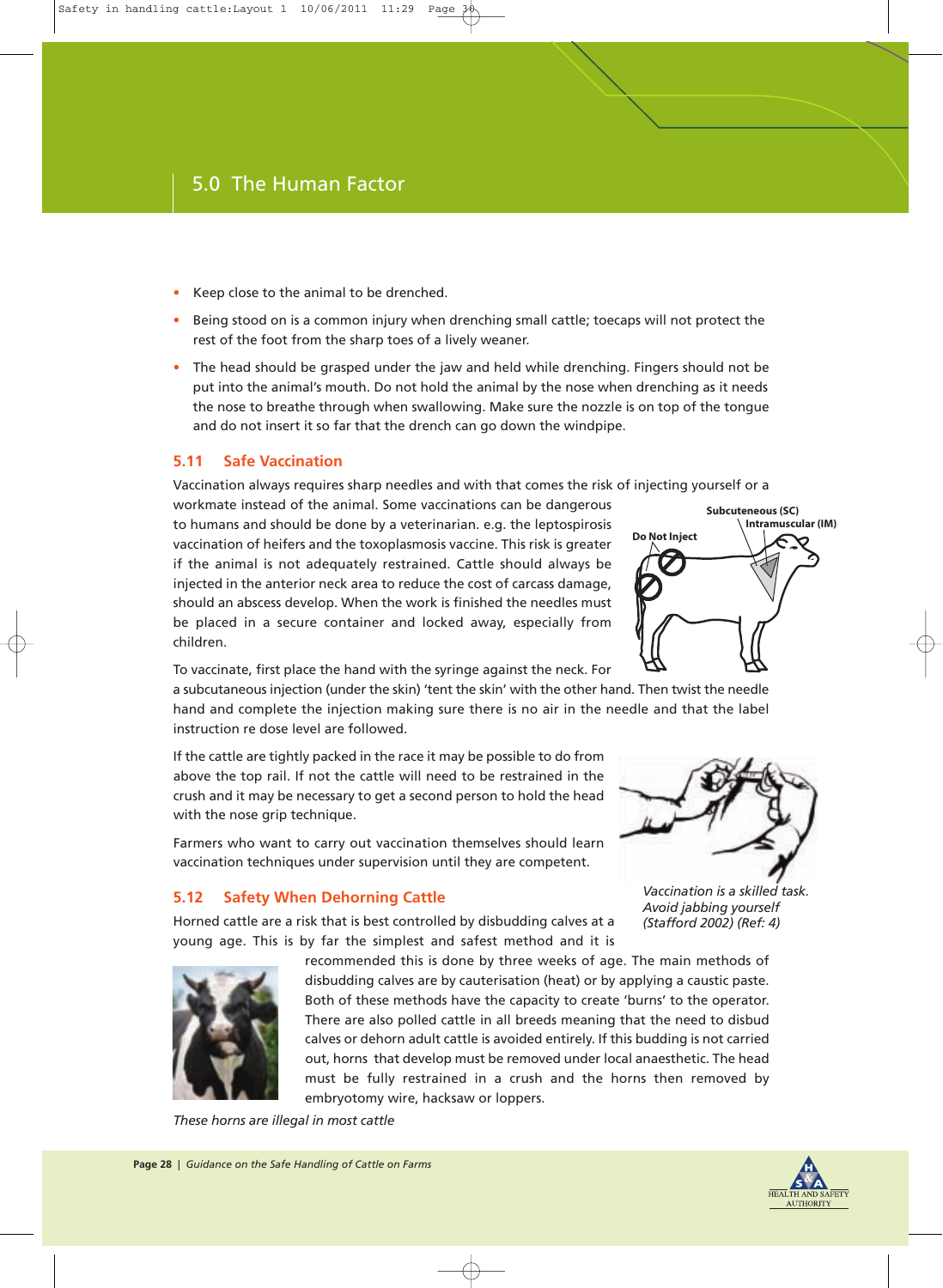# **5.13 Safe Castration of Cattle**

Castration is a very important safety factor on all farms. Unless the farm is specifically raising bulls for breeding or beef then all other bull calves should be castrated other than those required for breeding. It should be done as early as possible. It is easy to place a rubber ring on young calves, preferably less than a month old. This minimises the stress on the calf and is the safest method for the farmer.

Testes are usually cut out of weanlings. They should be held tightly in a race by a helper who pushes their left knee into the animal's flank while holding the tail in a tail jack directly above the animal's back. Similar restraint is required if a Burdizzo clamp is used.

# **5.14 Lifting Calves Safely**

Often it becomes necessary to lift a new borne calf. This results in many back injuries to farmers. The key is to lift using your legs and to keep your back as straight as possible. To lift, squat down bedside the calf, pull it in close with one arm around the front and the other around the hind legs. Then straighten your knees to lift it. Hold it firmly and don't let it struggle loose. If you are moving it any distance tie the legs and put it in a barrow or trailer. Of course, consider cow attacks if the cow is in the same pen.



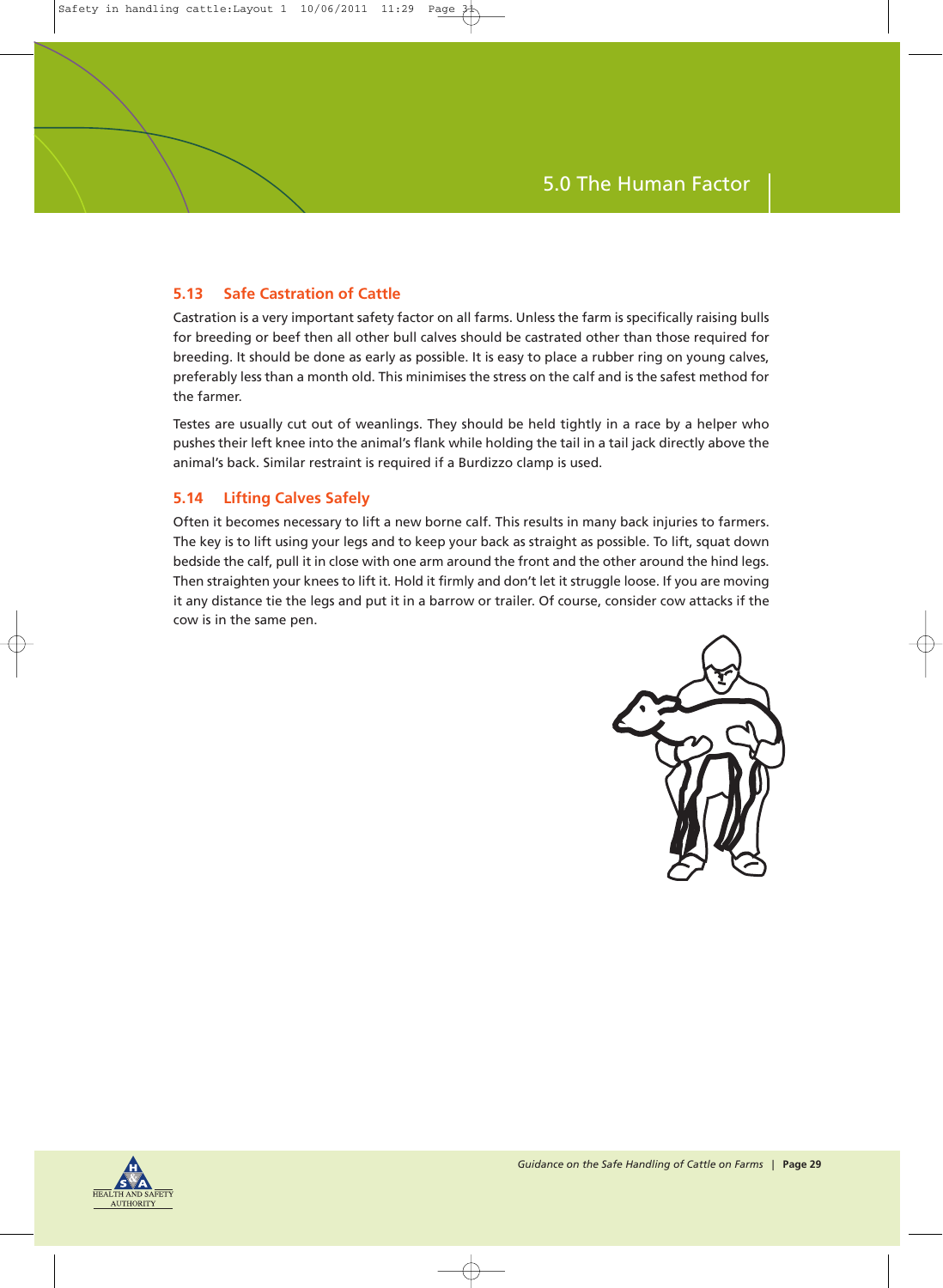A little planning helps greatly in managing emergency situations.

When handling cattle:

- 1. Keep a fully charged mobile phone in your pocket so you can call for help, if needed.
- 2. Have emergency numbers easily accessible on your mobile.
- 3. Think about what you will do if attacked or injured.
- 4. Assess the job before you start and get help if needed.
- 5. Ensure someone else knows where you are and when you expect to return.
- 6. Keep a First Aid kit handy in your vehicle or sheds, with supplies of plasters, bandages and disinfectant to treat minor cuts and grazes.
- 7. Ensure Public Liability Insurance is in place and it covers transport of cattle on the road.
- 8. Keep feed reserves readily available in case temporary staff need to tend to your cattle if you are unable to do so for any reason.

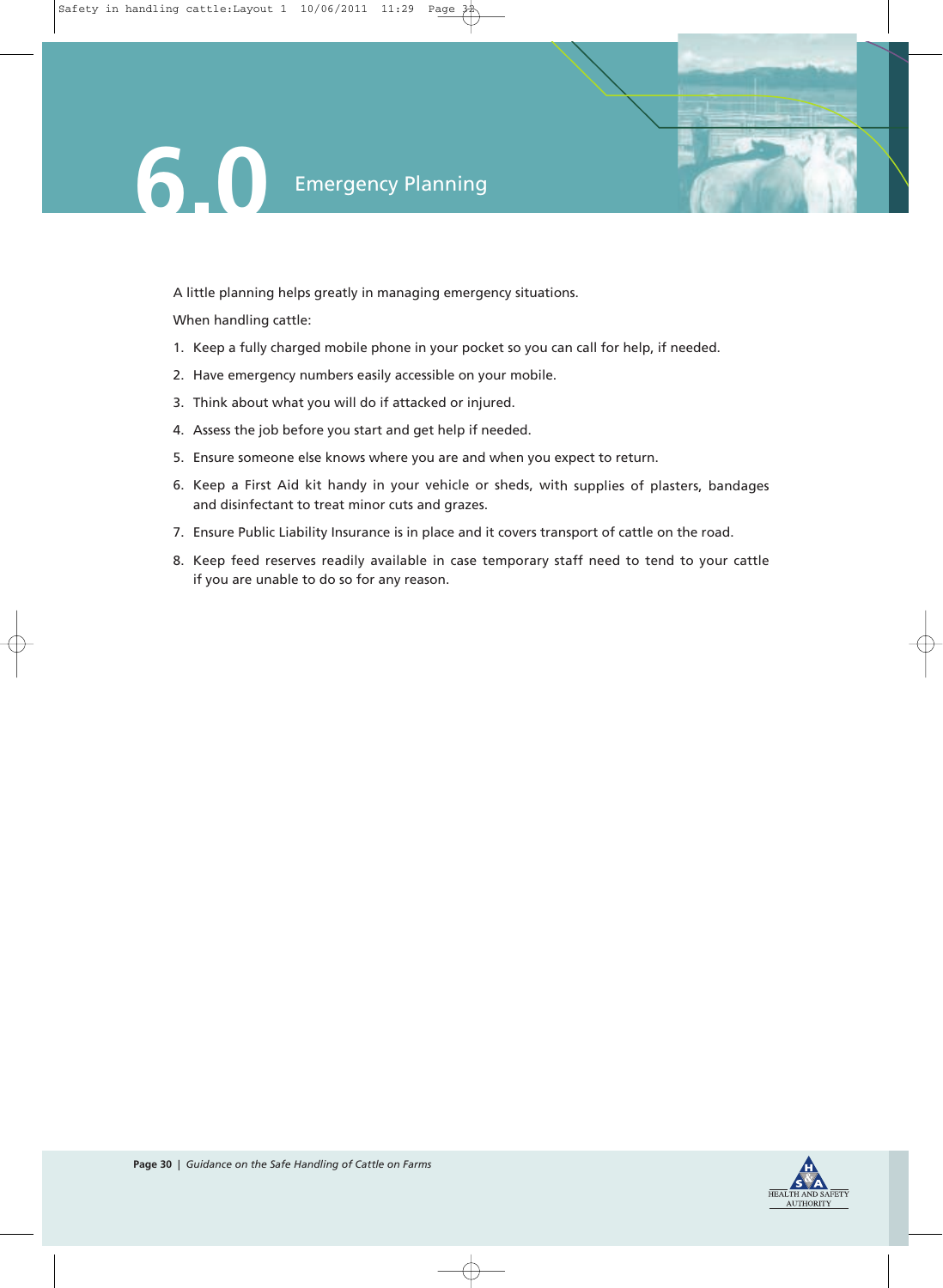Cattle rely heavily on their senses of smell and hearing and to a lesser extent their sight (Ref: 2). Cattle have a very highly developed sense of smell. Their sense of smell is particularly important to animals, and they often react to odours that people cannot detect. Cattle may be lured by the smell of freshly mown hay, or a bull may become aggressive if he detects a cow in heat. Odours can trigger defensive reactions in livestock, especially females with newborns.

Cattle are sensitive to noises that people cannot hear. Shouting at cattle or introducing new smells can make them aggressive or fearful and therefore increasing the risk of injury to themselves and people around them. People working around animals should speak with a low tone of voice (Ref: 3). High pitched noise is disturbing to animals.

Cattle's sight is significantly different to humans. Contrary to popular belief cattle and horses can see colour (Ref: 1,15) as shown in **Figure 1 (a)** cattle have panoramic vision, they can see all around them without turning their heads.





The coarse concentric circles in Fig 1 (a) represent the animal's field of vision.

They have limited depth perception and poor judgement of distance.

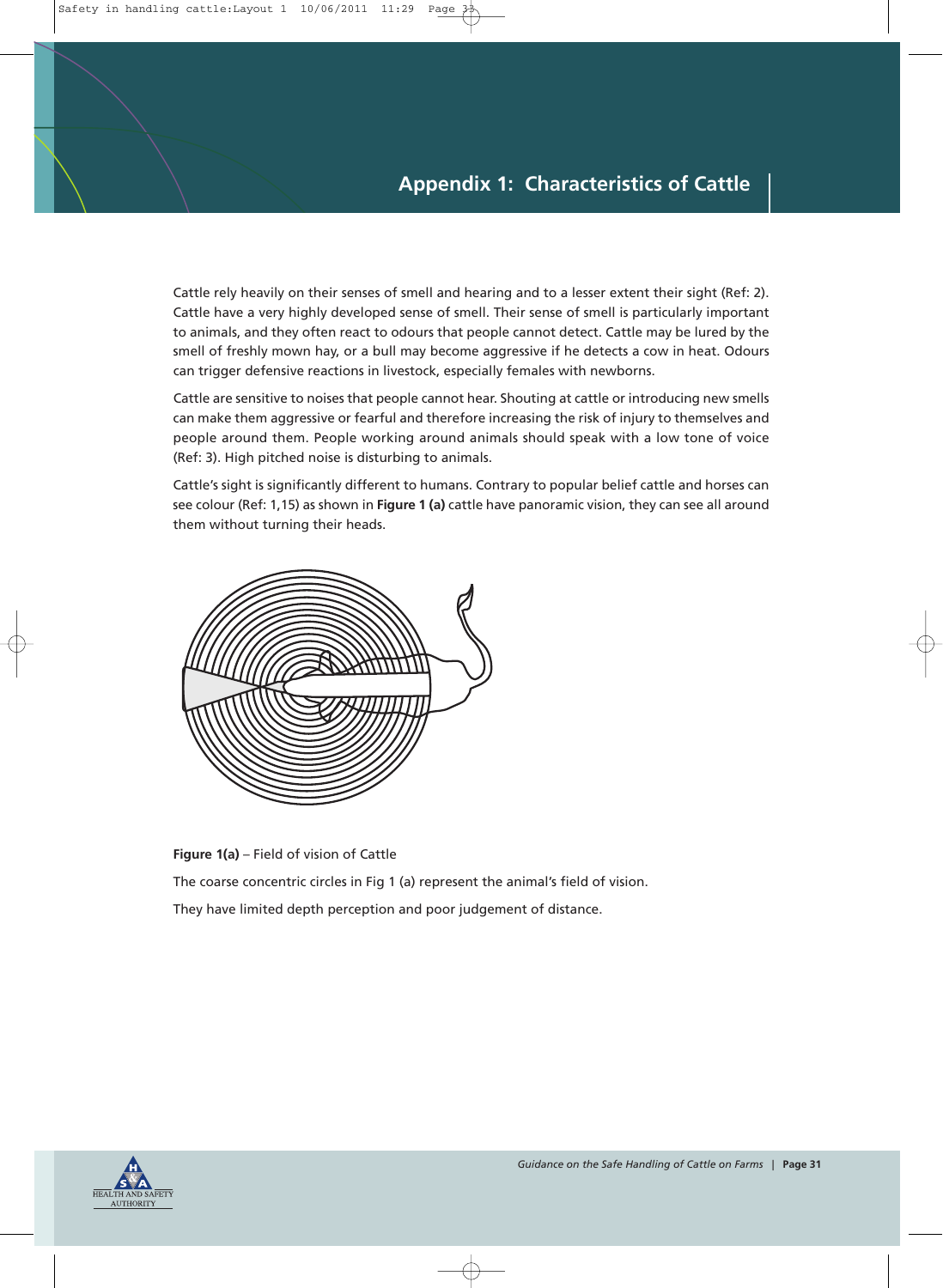# **Appendix 1: Characteristics of Cattle**



**Figure 1(b)** – Area of Sight for Cattle

Cattle can see through almost 360 degrees. It is worth noting that cattle have a blind spot as shown in **Figure 1 (b)** at their rear and also a small blind spot in front of their nose, where they have no vision (Ref: 2). Walking into an animal's blind spot can cause the animal to become startled and lead to sudden movements. Cattle have binocular vision (where they see with both eyes) for a small angle in front but only have monocular vision (see movement only) on their sides. Therefore sudden movements of people or objects to their sides will startle cattle.

Cattle fear harsh contrasts of light and dark (Ref: 1). Alternative light and dark patterns cause cattle to balk and they may refuse to cross a shadow. Cattle have limited depth perception and are a poor judge of distance (Ref: 2). A shadow may appear as a hole so this can cause an animal to sometimes balk. Farmers and stockpersons should attempt to reduce the effects of light on cattle. Livestock move more comfortably from dark to light areas than the reverse (Ref: 2).

A herd of cattle on the farm is a social group with dominant and subordinate animals in the group. Cattle prefer to stay with the herd and isolated animals are easily stressed and are potentially more aggressive. This is in contrast to the normal situation where the herd of cattle can be seen moving casually in a field often in single file with a leader animal leading the herd. It is worth noting that cattle are more relaxed and easier to work in groups.

The temperament of livestock is influenced by several factors (FAWAC, Ireland, Appendix 2). The way cattle were handled and treated by humans from a young age will influence their temperament. Animals will remember painful or unpleasant experiences into the future. Breed also influences temperament and it is well recognised that dairy breeds are quieter and easier to handle than beef breeds. Dairy cows are handled at least twice a day and are accustomed to people. However, recently calved cows of all breeds with young calves are very protective and potentially dangerous. All bulls are dangerous in particular stock bulls on dairy farms that are likely to be housed alone for long periods of time. Generally dairy bulls for breeding are more aggressive than bulls of the beef breeds. However, accident statistics confirm that all bulls irrespective of breed are highly dangerous and should never be trusted.

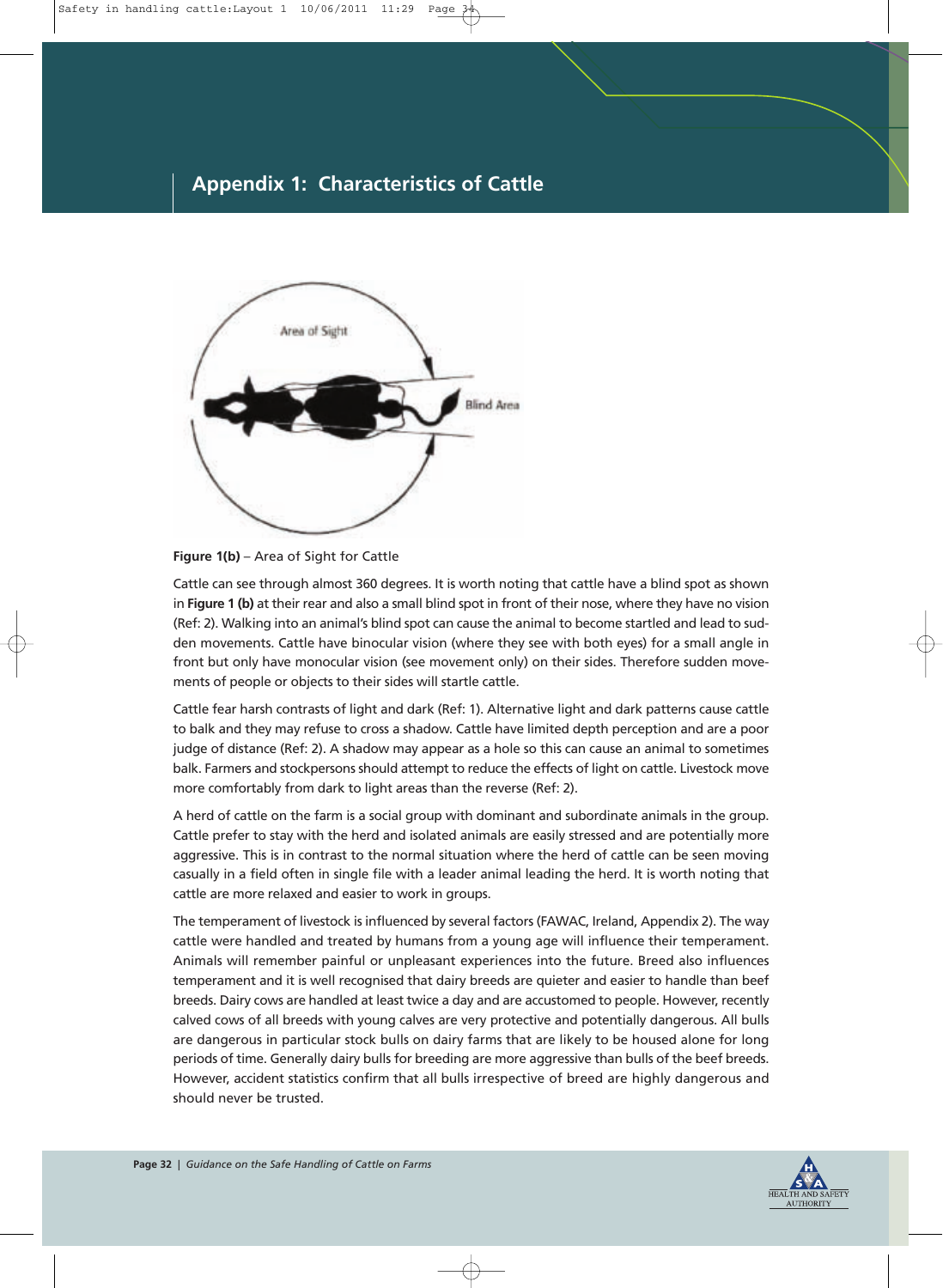The Farm Animal Welfare Advisory Council (FAWAC) in Ireland was established in February 2002 on a non-statutory basis. It has been instrumental in promoting animal welfare in a practical way and providing a forum for different interest groups to meet, exchange views and reach consensus on the broad mandate of challenges facing farm animal welfare.

## **Main Functions**

- Publish reports and opinions advising the Minister on specific topics, together with formal meetings with relevant officials.
- Provide a forum for different interest groups to meet, exchange divergent views and reach consensus on the broad mandate of challenges facing farm animal welfare.
- Building relationships, all members have a common purpose and share the view that animal welfare is an issue of very high importance.

### See also **http://www.fawac.ie/publications.htm**

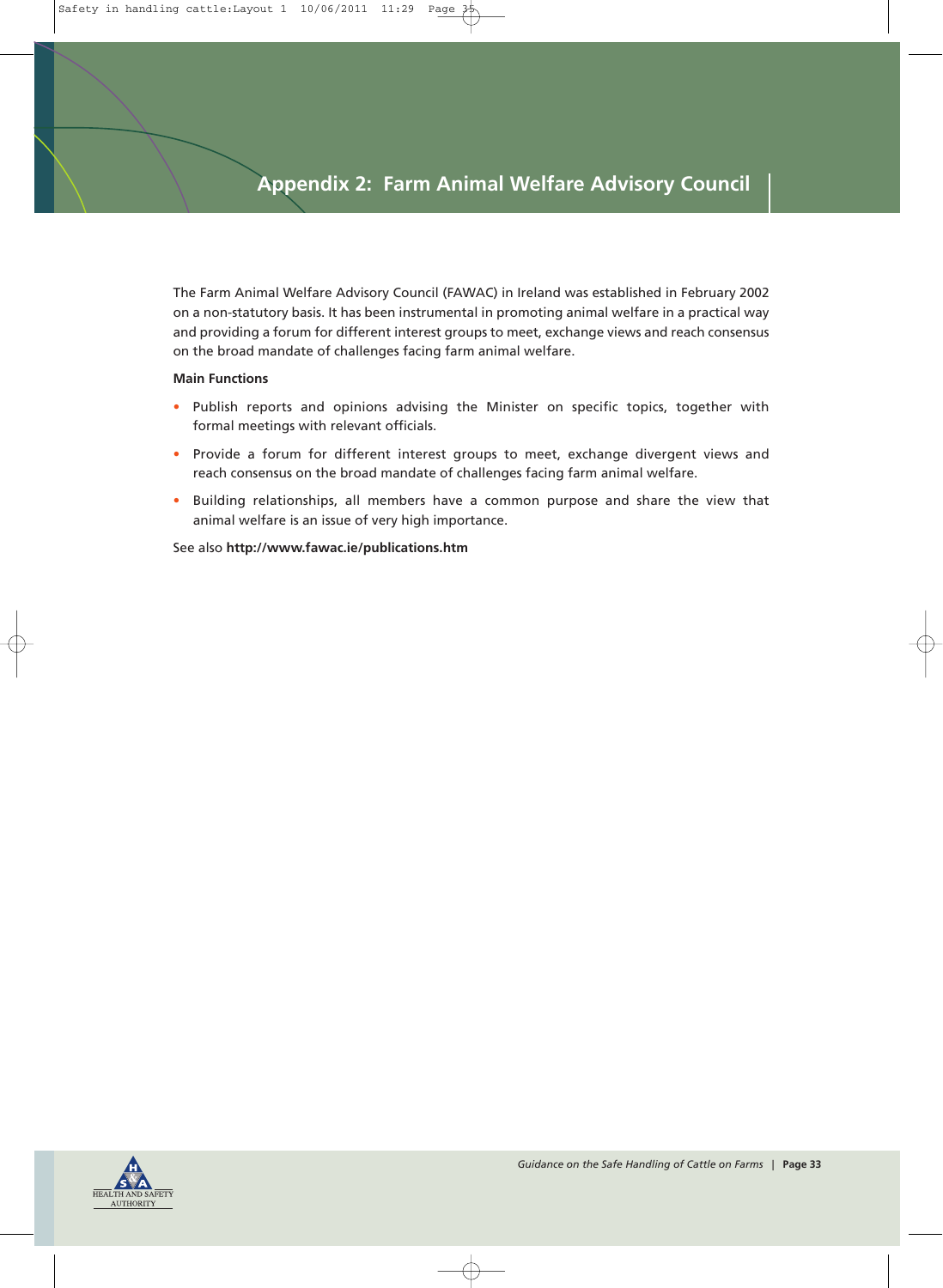# **Acknowledgements**

- Members of the Livestock Safety Working Group of the FSPAC
- Mr Jim Dockery, FRS Training Ltd
- Mr John McNamara, Teagasc
- Dr Edward O'Riordan, Teagasc
- Dr Bernadette Earley, Teagasc
- Mr Ciaran Roche, FBD Insurance
- Mr Michael Doran, IFA
- Mr John O'Donnell, ICMSA
- Mr Vincent Nally, Irish Rural Link
- Mr Neil Percival, North East Safety
- Mr Ray Doyle, ICOS
- Mr Michael Naughton, Roscommon Mart
- Mr Michael Spellman, ICOS Marts Committee
- Mr Pat Griffin, HSA
- Mr Anthony Morahan, HSA
- Mr. Thomas Browne, Inspector, Health and Safety Authority

Farm Safety Partnership Advisory Committee members (FSPAC)

Dr Kevin Stafford for permission to use diagrams from Cattle Handling Skills handbook, ACC, New Zealand, 2005

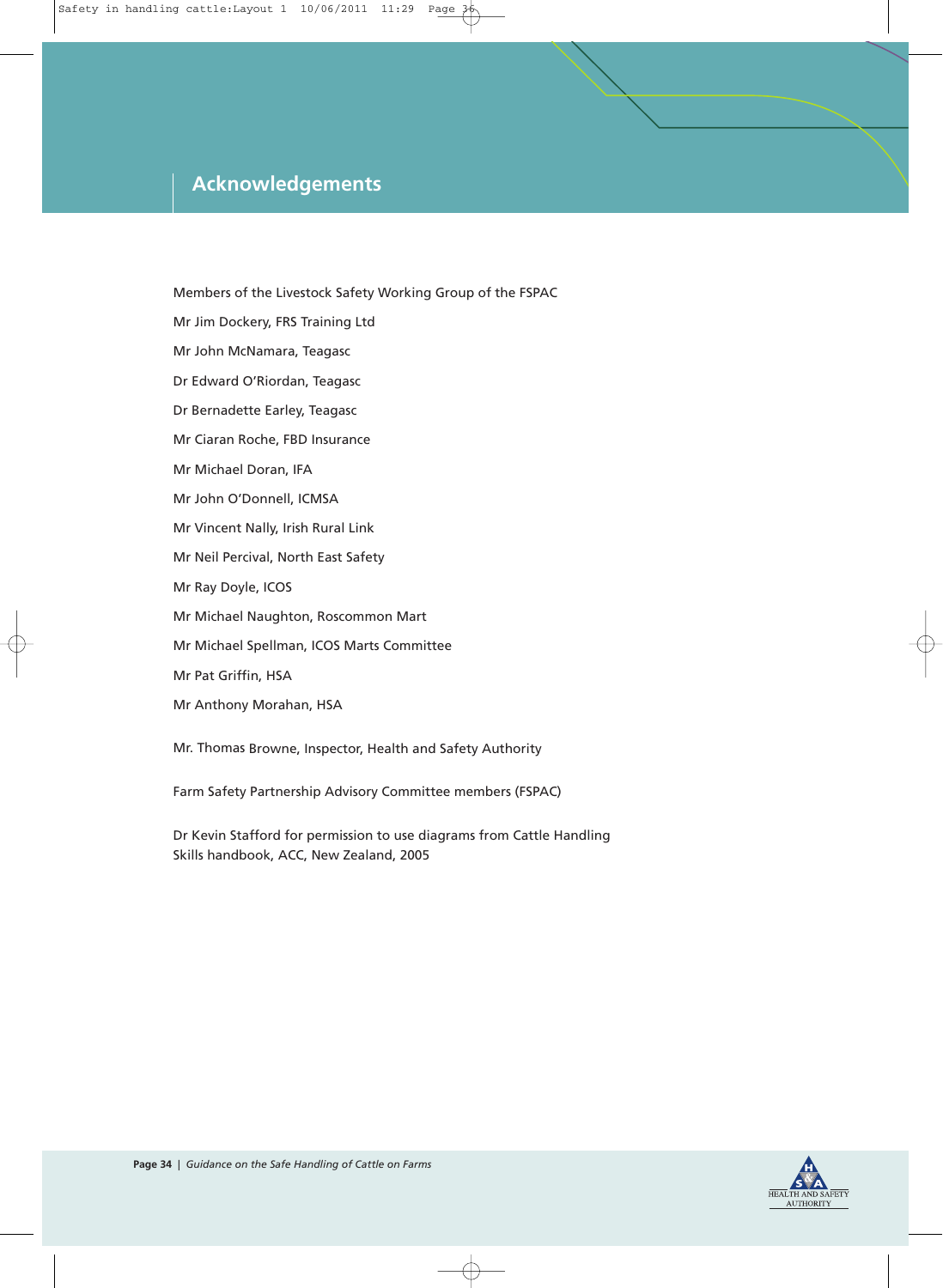- 1. Beef Cattle Handling Facilities **http://www.agr.gov.sk.ca**
- 2. National AgSafety Database **http://www.cdc.gov**
- 3. Safe Handling of Large Animals (Cattle and Horses) Dept. of Animal Sciences, Colorado State University **http://www.grandin.com/references/safe.html**
- 4. Stafford, Kevin J. Cattle Handling Skills.2002, 2005. Accident Rehabilitation and Compensation Corporation Bulletin 517 (2nd Ed.). 56pp
- 5. Cattle behaviour and the human-animal relationship: Variation factors and consequences in breeding. Leonardo Livestock Safety Group France
- 6. Grandin, T. 1998. Review: Reducing handling stress improves both productivity and welfare. Prof. Anim. Sci. 14: 1-10.
- 7. Grandin, T. 2003. Transferring results of behavioural research to industry to improve animal welfare on the farm, ranch and the slaughter plant. Applied Animal Behaviour Science, 81: (3) 215-228.
- 8. Grandin, T. 2006. Progress and challenges in animal handling and slaughter in the U.S. Applied Animal Behaviour Science, 100: (1-2), 129-139.
- 9. HSE Agriculture Information Sheet No 35 Handling and housing cattle **www.hse.gov.uk**
- 10. Safe Cattle handling equipment HSE **www.hse.gov.uk**
- 11. HSE Agriculture Information Sheet No 34 Preparing cattle for slaughter www.hse.gov.uk
- 12. Purdue University, West Lafayette Ind.USA Animal Sciences **http://www.ag.purdue.edu/ansc/Pages/default.aspx**
- 13. Preventing Bull Accidents (Temple Grandin Colorado State University) **http://www.grandin.com**
- 14. Recommended Animal Handling Guidelines and Audit Guide 2005 Edition **http://www.animalhandling.org**
- 15. Thines, G.; Soffie, M.: Preliminary Experiments on Color Vision. in Cattle. Br. Vet J. '33:97-98; 1977.
- 16. Design of Chutes, Ramps and Races for Cattle, Pigs and Sheep. By Dr. Temple Grandin **http://www.grandin.com/**
- 17. Design of Non Slip Flooring for Animal Handling by Temple Grandin Colorado State University **http://www.grandin.com/design/non.slip.flooring.html**
- 18. Code of Practice for Preventing Injury and Occupational Ill Health in Agriculture **http://www.hsa.ie**
- 19. Farm Animal Welfare Advisory Council (Ireland) Appendix I
- 20. Albright, J.L., Arave, C.W. 1997. The behaviour of Cattle, CAB International, Walingford, pp306
- 21. Finnegan, A., (2007) An Examination of the Status of Health and Safety on Irish Farms. Unpublished Ph.D., UCD, Dublin
- 22. Mounaix, B., Bovin, X., Brule, A., Schmitt, T. Cattle Behaviour and the Human Animal Relationship: Variation Factors and Consequences in Breeding.

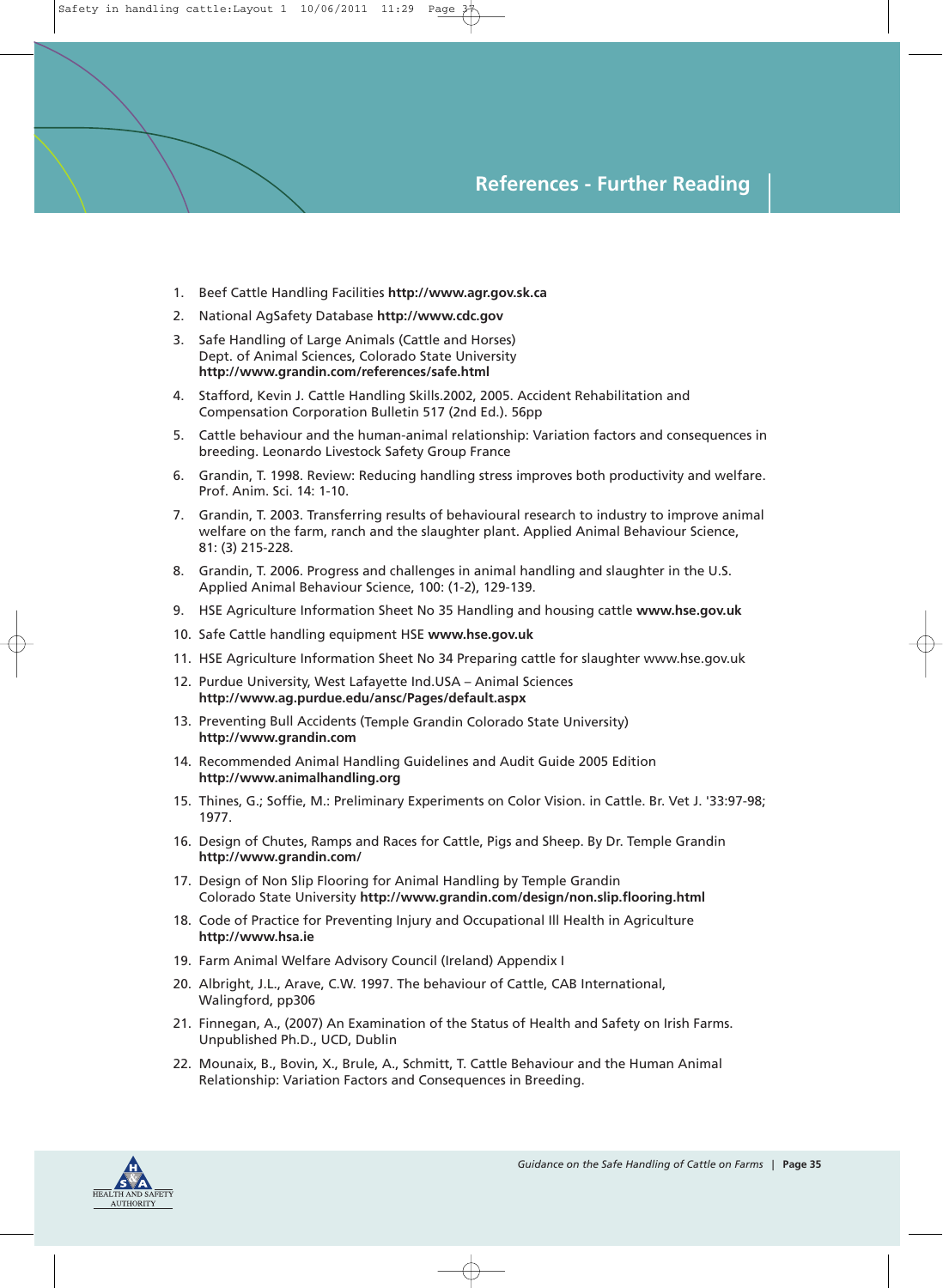